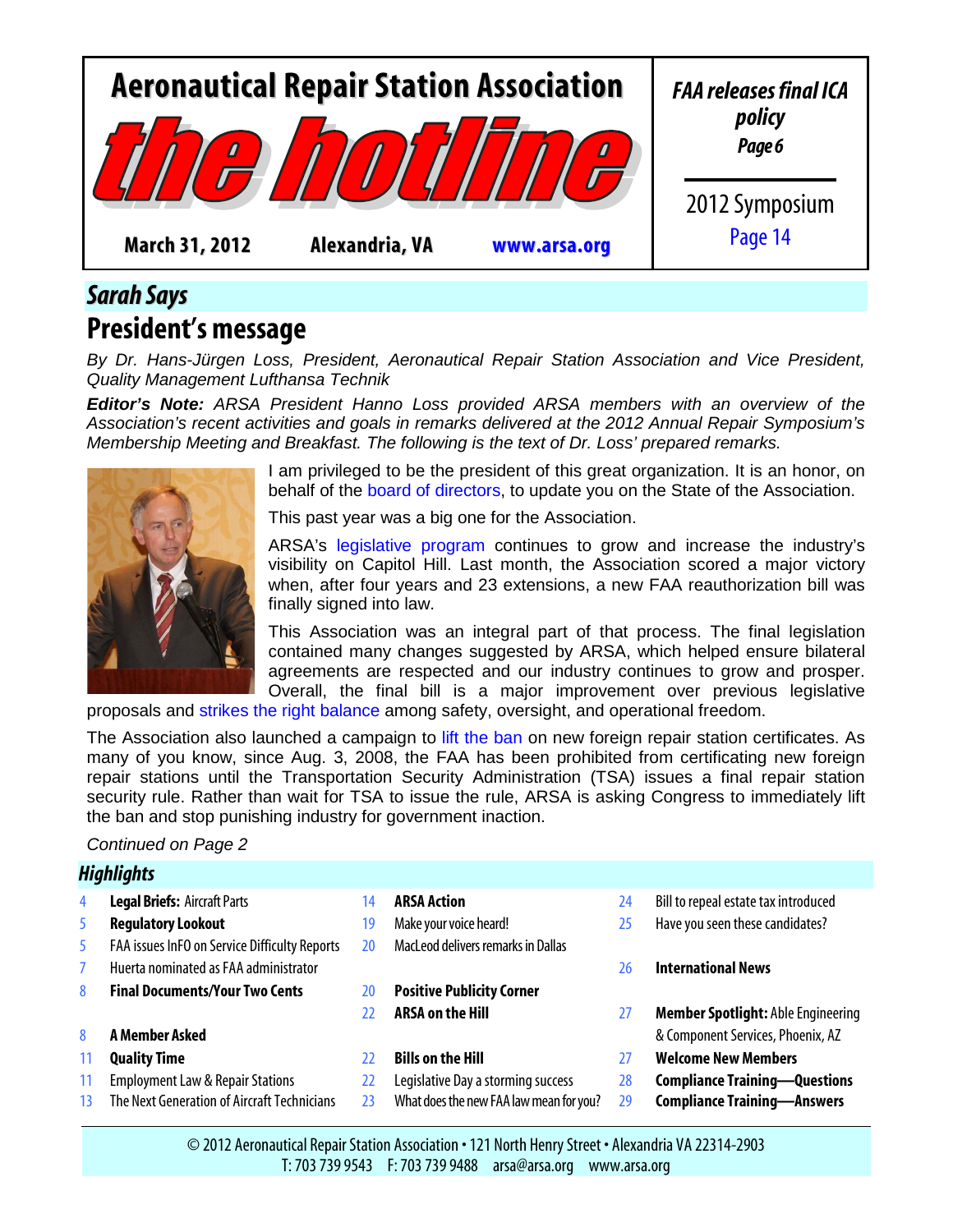#### *Sarah Says, continued*

While aviation issues are ARSA's primary focus, the Association also worked to promote [pro-growth](http://www.arsa.org/node/670) tax policies. Last fall, ARSA scored a major victory when Congress [repealed](http://www.arsa.org/node/789) the three percent government contractor withholding tax that was scheduled to take effect in 2013. The tax would have required those doing business with the government to make an interest free loan to the U.S. Treasury.

These successes would not have been possible without an active and engaged [membership.](http://www.arsa.org/node/16) This past year, members sent 60 letters to Congress through ARSA's grassroots website [ARSAAction.org.](http://www.arsaaction.org/) Several companies hosted members of Congress at their facility, ARSA's political action committee geared up for what will be its most successful fundraising cycle since the PAC's inception, and Legislative Day saw 55 members storm Capitol Hill and hold meetings with members of Congress.

On the regulatory front, ARSA continues to make frequent contact with aviation authorities on a range of issues.

At the beginning of 2011, ARSA sought a solution to issues arising from maintenance performed on high pressure cylinders removed from aircraft. The Association [suggested](http://www.arsa.org/files/ARSA-FAA-43v49Clarification-20110128.pdf) that the FAA issue a limited specialized service rating for repair stations approved to perform maintenance to pressure cylinders under Title 49.

In the spring, the Association [solicited](http://www.arsa.org/files/ARSA-MaintenanceFabrication-20110308.pdf) [verification](http://www.arsa.org/files/FAA-ResponseToMaintenanceFabrication-20110325.pdf) from the FAA that fabrication is not maintenance and persons producing a part are not required to be on a repair station's list of contract maintenance providers.

This past summer, ARSA submitted comments to the proposed interpretation of [duty and rest provisions](http://www.arsa.org/node/725) for maintenance personnel. The Association argued that the FAA's interpretation impermissibly created a de facto new duty time regulation and therefore circumvented the rulemaking process. The request for public comments was a direct result of ARSA's December 2010 letter requesting withdrawal of the interpretation.

ARSA's continued participation on the aviation rulemaking committee influenced the FAA's request for public comment on a [proposed airworthiness directive interpretation.](http://www.arsa.org/files/ARSA-ADProposedInterpretationComments-20110630.pdf) ARSA's [comments,](http://www.arsa.org/files/ARSA-ADProposedInterpretationComments-20110630.pdf) filed in June, asked the FAA to focus on the need for clear and concise ADs to ensure they are understandable to the person performing the required action.

In the fall, ARSA [petitioned](http://www.arsa.org/files/ARSA-ConsumablePMAIssue-20111027.pdf) the FAA for clarification on multiple part identification and questioning the FAA's issuance of parts manufacturer approval for consumables. While the agency has yet to respond to the PMA letter, FAA Aircraft Maintenance Division Manager Steve Douglas pledged to review agency policy and guidance regarding part identification when more than one number is applied to a part at production.



*the hotline* is the monthly publication of the Aeronautical Repair Station Association (ARSA), the not-for-profit international trade association for certificated repair stations. For a membership application, please call 703 739 9543 or visi[t www.arsa.org.](http://www.arsa.org/)

**Dr. Hans Jürgen-Loss** President

**Gary M. Fortner** Senior Vice President

**Gary Jordan Treasurer** 

**[Sarah MacLeod](mailto:Sarah.MacLeod@arsa.org)** Executive Director

**[Marshall S. Filler](mailto:Marshall.Filler@potomac-law.com)** Managing Director & General Counsel

**[Christian A.](mailto:Christian.Klein@arsa.org) Klein** Executive Vice President

**[Keith Mendenhall](mailto:Keith.Mendenhall@potomac-law.com)** Editor, *the hotline*

Advertising in *the hotline* does not constitute endorsement or approval by ARSA. Please direct advertising inquiries to [hotline@arsa.org.](mailto:hotline@arsa.org)

This material is provided for<br>educational and informational informational purposes only. It does not constitute legal, consulting, tax or any other type of professional advice.

Law, regulations, guidance and<br>government policies change government policies change frequently. While ARSA updates this material, we do not guarantee its accuracy. In addition, the application of this material to a particular situation is always dependent on the facts and circumstances involved. The use of this material is therefore at your own risk.

All content in *the hotline,* except where indicated otherwise, is the property of ARSA. This content may not be reproduced, distributed or displayed, nor may derivatives or presentations be created from it in whole or in part, in any manner without the prior written consent of ARSA.

ARSA grants its members a nonexclusive license to reproduce the content of *the hotline.* Employees of member organizations are the only parties authorized to receive a duplicate of *the hotline.*

ARSA reserves all remaining rights and will use any means necessary to protect its intellectual property.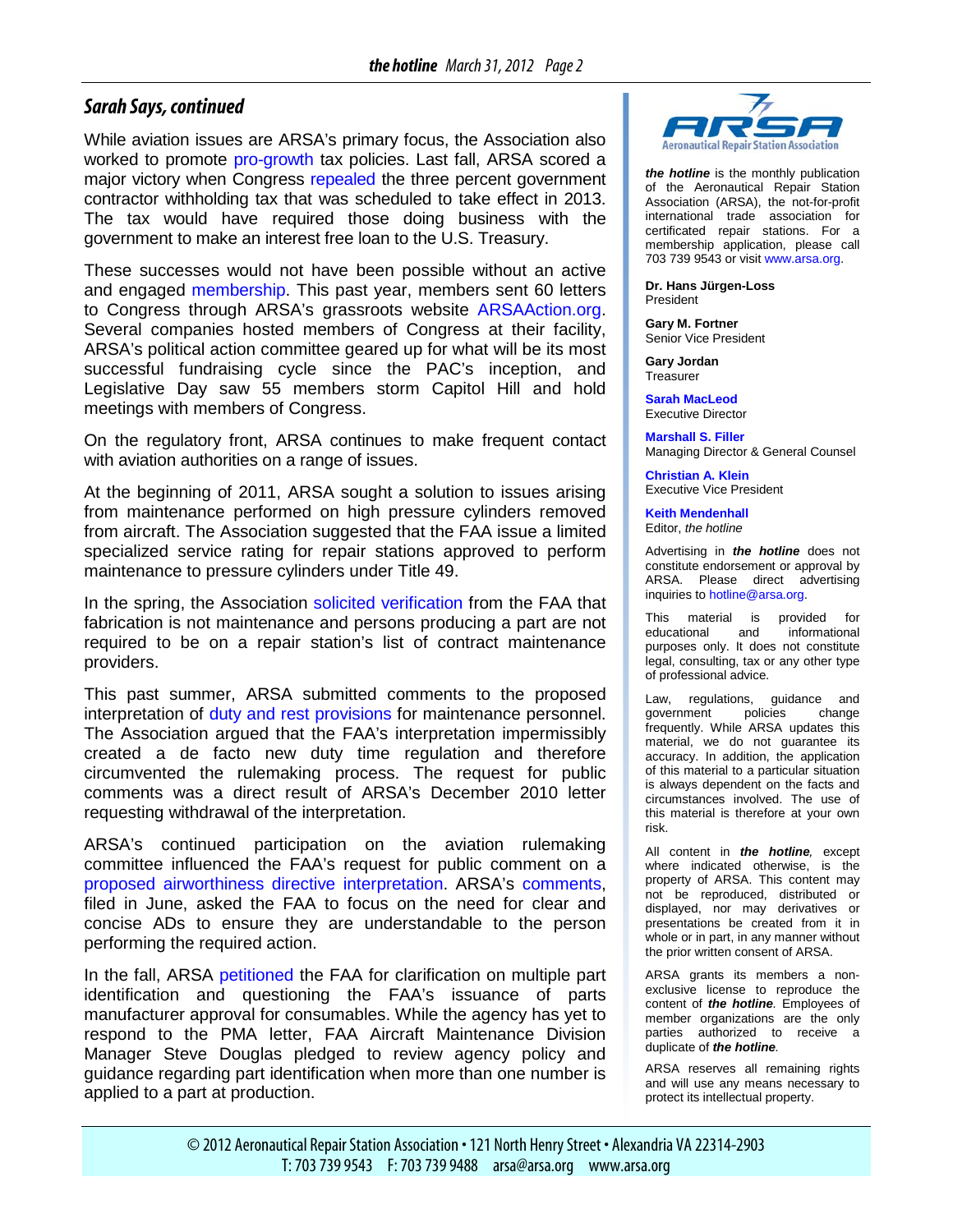Most recently, ARSA [submitted comments](http://www.arsa.org/files2/ARSAComments-AIRPolicy10011100002-DAHInappropriatePractices-20120104.pdf) to an FAA draft policy statement regarding design approval holder restrictions for use and distribution of instructions for continued airworthiness.

We continue to work with EASA and the FAA on the new bilateral aviation safety agreement between the U.S. and the European Community and the accompanying [Maintenance Annex Guidance](http://www.arsa.org/?q=node/832) (MAG) and Technical Implementation Procedures. Thanks to open dialogue between industry and government, the MAG's first revision helps ensure that an FAA non-recommendation for an EASA certification renewal does not automatically result in an emergency revocation of a repair station's EASA certificate.

The Association's weekly publication, The Dispatch, garnered 380 new subscribers this past year and ARSA is now an active social media participant on [Facebook a](http://www.facebook.com/AeronauticalRepairStationAssociation)nd [Twitter,](http://twitter.com/#!/ARSA_MRO) where it hopes to further engage both membership and the media.

The team's big project for the coming year is giving ARSA.org a much needed facelift. The new site will ensure easier navigation and allow the Association to incorporate new features that will increase efficiencies and member benefits.

This past year, the Association drastically increased its public relations activities thanks to resources provided by the [Positive Publicity Campaign](http://www.arsa.org/node/548) (PPC). The campaign creates favorable impressions and opinions about the industry; this in turn ensures policymakers reject proposals that add unnecessary regulatory oversight, drive up costs of doing business, or make it more difficult for repair stations to serve customers. It also ensures that media hears of our industry's positive contributions to civil aviation.

So far this year member companies have contributed more than \$131,000 to the campaign; their support has given ARSA staff access to a media database that will ensure we're getting our message to the right people. In 2011, PPC supporters helped fund the distribution of 21 press releases and allowed the Association to vigorously respond to 16 negative stories.

The newly-established PR committee, chaired by Chromalloy's VP Marketing and Corporate Communications Andrew Farrant, ensures PPC funds are properly allocated. The committee-approved strategic plan dictates that PPC resources will be used to update industry economic data, which is critical to understanding how harmful regulations and legislation affect jobs and the economy.

The membership department is increasing the Association's exposure and its [member benefits.](http://www.arsa.org/node/307)

This past year ARSA hosted 74 attendees at outreach meetings in Oklahoma, Kansas and Washington state, and spoke at numerous industry events including the EASA/FAA International Aviation Safety Conference, MRO Americas, Aviation Maintenance Magazine's PMA Summit, and the Airline Purchasing & Maintenance Expo.

The Association also brought on a new [preferred provider,](http://www.arsa.org/node/596) Component Control to provide member discounts for MRO business management software.

The [Aviation Alliance Insurance Risk Retention Group,](http://www.arsa.org/node/401) a homogeneous assembly of independent companies, writes commercial liability insurance exclusively for ARSA members in 39 states with approval pending in 11 more. The insurance company is currently owned by 100 of the leading independent U.S. repair stations and has generated 42 new ARSA members since its inception.

Recently, ARSA's long-awaited regulatory [online training](http://www.arsa.org/node/631) project held its first class. The series of courses focus on the sale, purchase, inspection and stocking of aircraft parts; the next classes are scheduled for April 24 and 25. Visit ARSA's website to [register.](http://www.arsa.org/node/631)

Thanks to your participation, ARSA recently conducted two successful surveys. The audit survey will help us address the burdensome issue of constant, overlapping, and duplicative repair station audits and the membership survey imparted valuable information which will help ensure ARSA continues to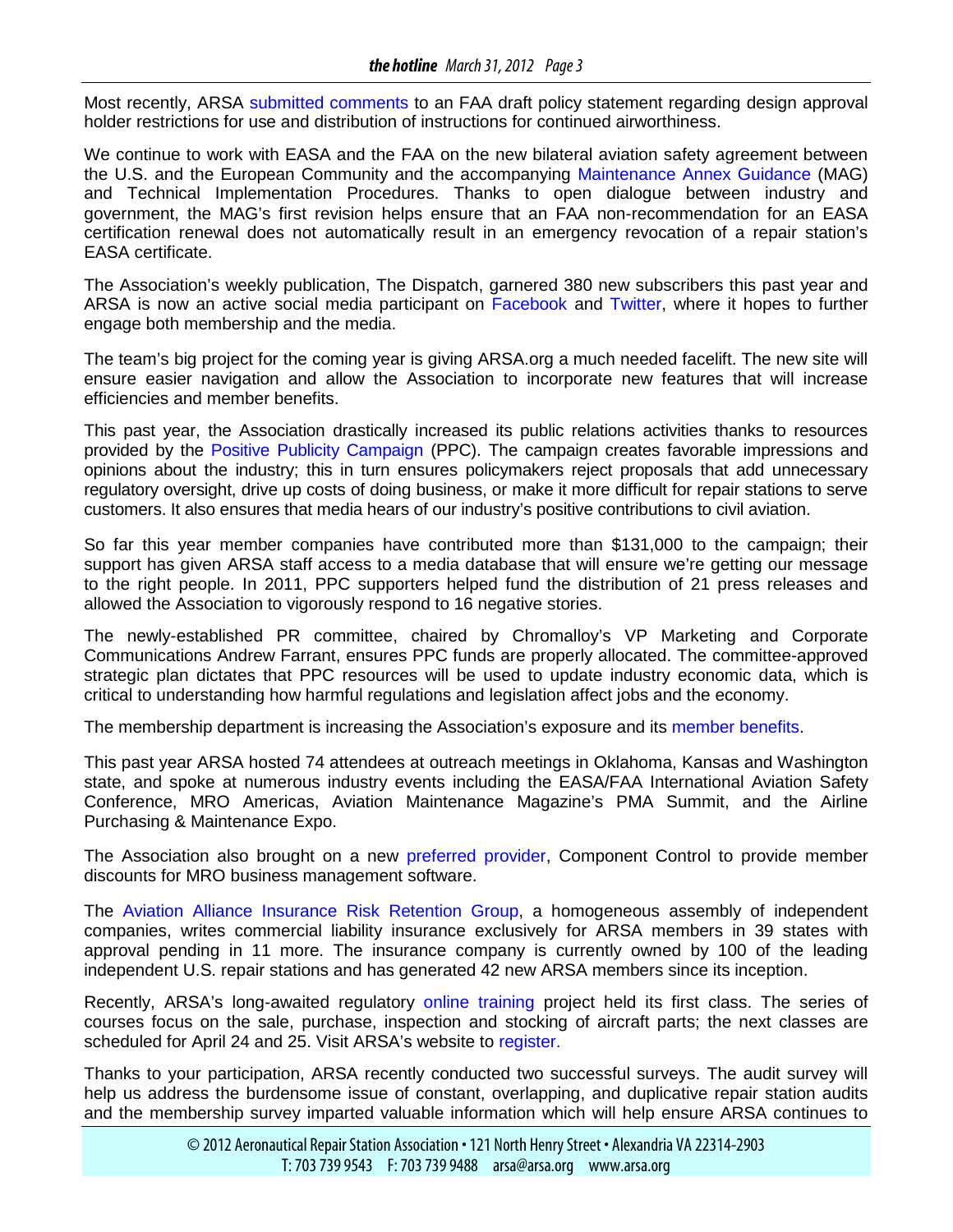<span id="page-3-0"></span>adequately serve its members. While results to the latter are still being analyzed, key findings suggest respondents are optimistic about economic prospects in the coming year, with 65 percent saying they expect their business and markets to grow and more than 60 percent of respondents said they plan to add personnel in 2012. When asked to name the biggest long-term threat to the aviation maintenance industry, respondents overwhelmingly cited over-regulation and government intrusion.

As ARSA's President, I pledge to ensure the Association continues to push the envelope. I thank the [ARSA staff](http://www.arsa.org/node/61) for their continual hard work on our behalf. It is truly a special organization, one dedicated to the progress of our industry, and I am proud to play such a key role. With that, I look forward to seeing everyone at next year's [Symposium,](http://www.arsa.org/node/377) scheduled for March 20-22, 2013.

**Members of the Association** may display the Member Web Badge on their company Web site. Contact arsa@arsa.org for information.



### *Legal Briefs*

## **Aircraft Parts: Receiving, Inspecting, Stocking**

*By Craig Fabian, ARSA Vice President of Regulatory Affairs & Assistant General Counsel*

*Editor's note: The January 2012 legal brief should have stated that intentional falsification has three elements: (1) a false representation (2) in reference to a material fact (3) made with knowledge of its falsity. The article mistakenly stated that intentional falsification includes an intent to deceive, which is incorrect (intent to deceive is an element of fraud). We apologize for the error.*

This article follows prior Legal Briefs that discussed regulations impacting the sale and purchase of parts. As a reminder, these articles coincide with ARSA's newly-released online regulatory training; the next courses are scheduled for April 24-25, 2012.

Previously, we covered: 1) the rules applicable to the sale of civil aviation articles, which prohibit sellers from lying or misleading someone about the airworthiness or acceptability of a part for installation on a type certificated product; and 2) the fact that there is nothing directly applicable to the purchase of civil aviation articles in Title 14 Code of Federal Regulations (14 CFR), and the need for purchasers to consider the design, production, operation and maintenance rules to ensure they are able to use the parts.

For repair stations, the regulations require a quality control system that includes incoming "inspections" to ensure acceptable quality. Essentially, that means each article received for stock or installation needs to be examined to determine whether it meets an approved design and is in a condition for safe operation. This is the time to discover and resolve any discrepancies.

Although the term "inspection" is used, in practice, separate steps for "receipt" followed by "inspection" may take place. The "receipt" would entail verifying that the shipment was delivered properly, received in good shape with correct paperwork, and that the requirements of the purchase order are satisfied. The "receipt" is a commercial exercise, unless the commercial documentation is used to show that an article is capable of being stocked or installed on a type certificated product. When the word "inspect" is used, the FAA will look for an inspector, who must have knowledge of the regulations, inspection methods and tools, and be able to use the equipment to ensure airworthiness. Additionally, s/he must be able to read, write, and understand English and be listed on the repair station's roster. In particular, the inspector needs to know the regulations regarding documentation for new and maintained parts and must be aware of technical requirements for the article. The inspector should be able to handle questions from the FAA and customers with confidence. Ultimately, whether a company's "receipt" and "inspection" are the same or separate processes, the system should ensure that airworthiness is determined before stocking or installing an article.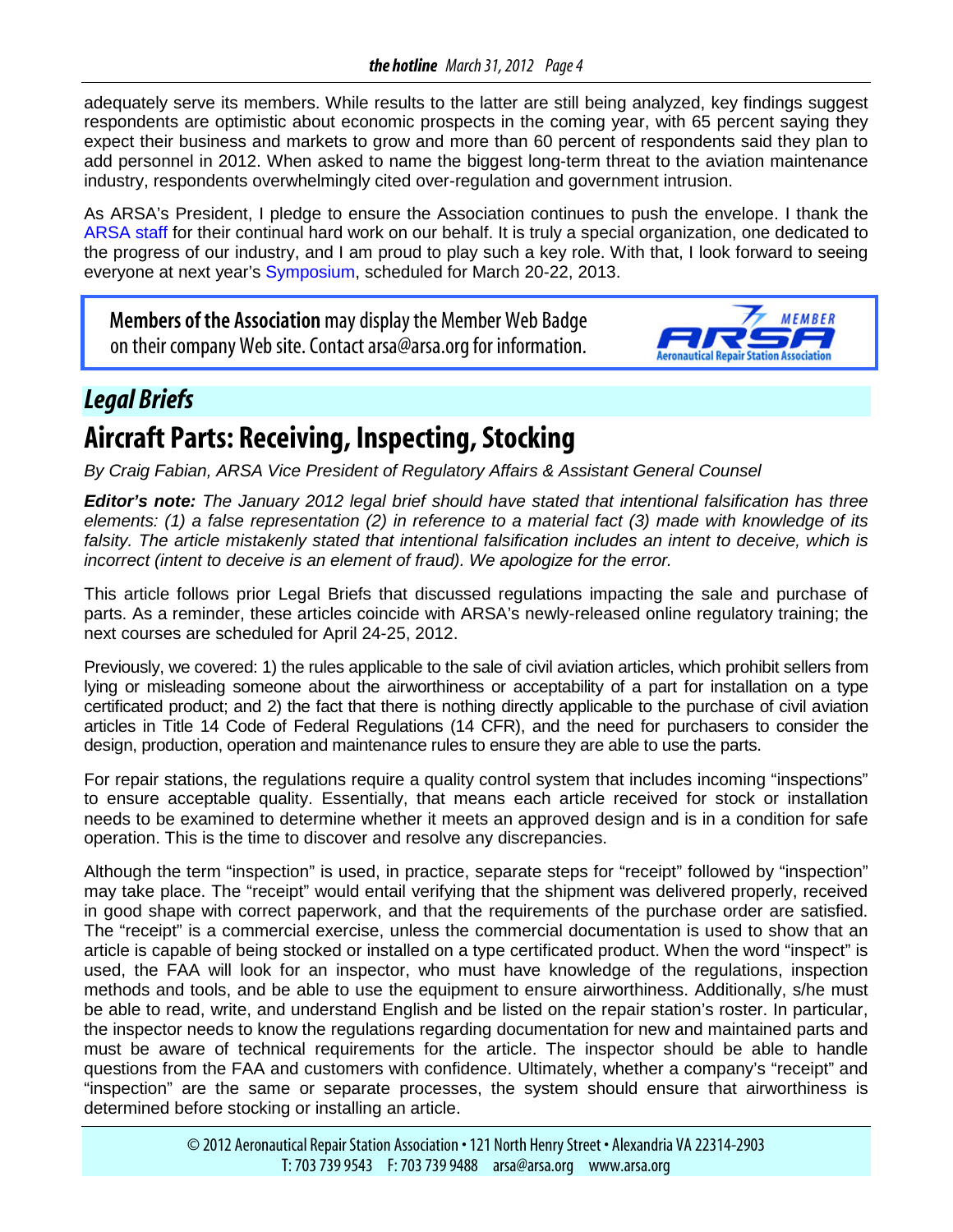<span id="page-4-0"></span>For further discussion on this issue, be sure to read this month's ["A Member Asked.](#page-7-0)" Additionally, ARSA's online training provides a far more in-depth discussion of the regulatory and practical business aspects of this subject. We look forward to your participation!



component control

**— A D V E R T I S E M E N T —**

Component Control, based in San Diego, CA., is a leading developer and provider of MRO and Logistics Software solutions for the aviation industry. Its core product, Quantum Control, provides advanced aviation management support to original equipment manufacturers, aftermarket service divisions, component repair and overhaul companies, fixed base operators, aircraft completion centers, airlines,

MRO facilities, and part distribution / redistribution companies. Quantum is installed in over 50 countries and can be deployed as a single-site or multinational solution. For more information, please visit [www.componentcontrol.com](http://www.componentcontrol.com/)

### *Regulatory Lookout*

## **FAA issues InFO on Service Difficulty Reports**

The FAA has released guidance clarifying the regulatory requirement for filing Service Difficulty Reports under 14 CFR § 121.703.

Section 121.703 requires certificate holders to file reports with the FAA on the occurrence or detection of certain failures, malfunctions or defects within 96 hours. The rule does not specifically address the reporting timeframe for defects discovered on aircraft that are out of service due to scheduled maintenance lasting more than 72 hours.

The FAA guidance, an "Information for Operators" bulletin [\(InFO 12005\)](http://www.faa.gov/other_visit/aviation_industry/airline_operators/airline_safety/info/all_infos/media/2012/InFO12005.pdf) released Feb. 15, 2012, states that 14 CFR § 121.703 reporting requirements are met so long as all repairs on an aircraft out of service for more than 72 hours are reported within 96 hours after the aircraft is approved for return to service. This clarification should resolve industry confusion resulting from different FAA opinions on the reporting timeframe for aircraft in heavy check.

## **Court upholds NLRB posting requirement**

A new poster will (probably) be coming soon to a company wall near you.

On March 2, the U.S. District Court for the District of Columbia ruled [\(Docket No. 11-1629\)](http://docs.justia.com/cases/federal/district-courts/district-of-columbia/dcdce/1:2011cv01629/150073/59/0.pdf?1330733748) that the National Labor Relations Board (NLRB) has authority under the National Labor Relations Act (NLRA) to require most private sector employers to post workplace notices informing employees of their rights under the NLRA. Several business organizations, including the [Coalition for a Democratic Workplace](http://myprivateballot.com/about/) (CDW), of which ARSA is a member, challenged the rule and its enforcement provisions.

The Court found that Congress did not preclude the NLRB from requiring employers to post workplace notices informing employees of their labor rights. Nor does this mandate violate an employer's First Amendment right as compelled speech, according to the Court.

However, the Court invalidated enforcement sanctions in the rule. First, the NLRB does not have any authority to "make a blanket advance determination that an employer's failure to post [the notice] will always constitute an unfair labor practice." Instead, the NLRB must make a specific finding based on the evidence and circumstances in an individual case that the failure to post actually interferes with employee rights under the NLRA.

Second, the NLRB has no authority to extend the time period (generally six months) set by Congress for filing unfair labor practice charges against an employer simply because the employer has not posted the notice.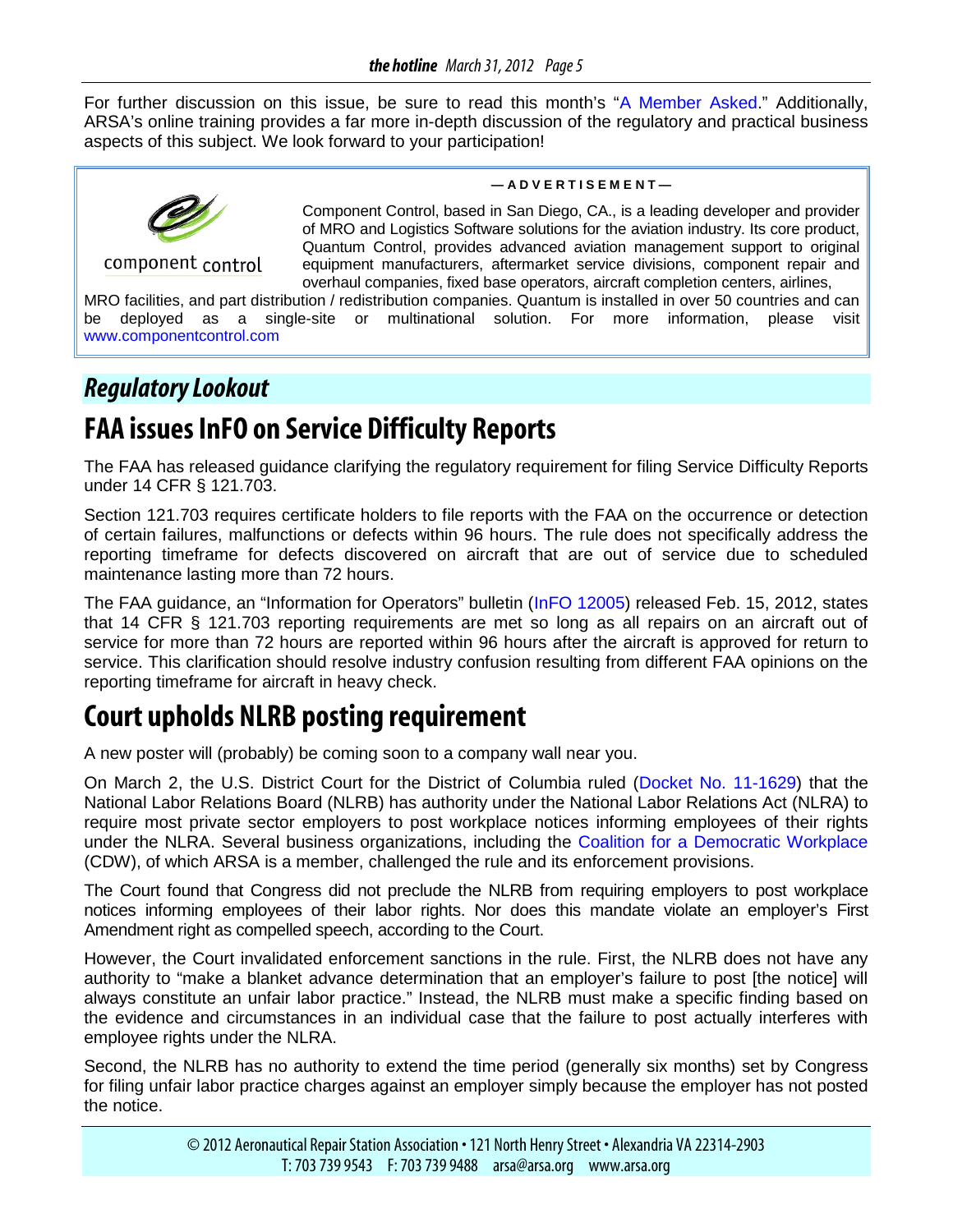Finally, the Court declared "valid" a part of the rule that allows the NLRB to consider an employer's willful refusal to comply with posting requirements as evidence of unlawful motive. In the Court's opinion, the complaint brought by the CDW and others did not "specifically challenge" this provision.

Both sides will likely appeal this divided ruling. The effective date for compliance with the rule, originally November 14, 2011, has been postponed to April 30, 2012 pending court review. In the meantime, more information, including the poster (in more than 20 languages), is available [here.](https://www.nlrb.gov/poster)

## **Supreme Court ruling enhances judicial scrutiny of regulators**

The Supreme Court ruled in favor of property owners in a case with important implications for regulated industries and parties. The Court's ruling recognizes the fundamental right of judicial protection from regulatory overreach.

At issue in *[Sackett v. Environmental Protection Agency](http://www.supremecourt.gov/opinions/11pdf/10-1062.pdf)* (EPA) was a compliance order issued to an Idaho couple building a house on property deemed by EPA to include wetlands. The order stated that the couple violated the Clean Water Act by filling in a portion of their lot and demanded the Sacketts restore the site. EPA subsequently denied the Sackett's request for a hearing to challenge the order. The Sacketts sued EPA, alleging a denial of their property rights without due process in violation of the Fifth Amendment. Two lower courts [determined](http://www.scotusblog.com/case-files/cases/sackett-et-vir-v-environmental-protection-agency-et-al/) that even though EPA refused to hold a hearing to reconsider the matter, the order was not a final agency action subject to judicial review and the Sacketts had no basis to sue the agency.

But, in a unanimous decision issued March 21, the Supreme Court sided with the Sacketts. Writing for the Court, Justice Antonin Scalia concluded that "the compliance order in this case is final agency action for which there is no adequate remedy."

While the [decision](http://www.supremecourt.gov/opinions/11pdf/10-1062.pdf) is an important victory for the Sacketts, their case is still far from resolved. Effectively, the Supreme Court's decision starts the litigation all over again. The difference this time is that the lower courts now have explicit authority to scrutinize and, as appropriate, overturn, EPA's order.

"In the final analysis, the case is one small step for the Sacketts and an important leap for property owners and others seeking to harness an out of control federal bureaucracy," said ARSA Executive Vice President Christian A. Klein.

### **Support ARSA's Positive Publicity Campaign**

It's no secret; the contract maintenance industry suffers from an image problem. Years of baseless attacks have created a hostile media environment, and worse yet, has blinded some lawmakers and portions of the public to the benefits of aviation contract maintenance.

ARSA's [Positive Publicity Campaign](http://www.arsa.org/node/548) (PPC) confronts these challenges; its message is clear: repair stations make air travel safer, create air carrier efficiencies, contribute to the economy, and generate jobs.

PPC resources support industry economic impact studies, defend the industry in the national media, and monitor media coverage. All industry stakeholders are asked to support the campaign through a financial contribution. Make your [pledge](http://www.arsa.org/node/740) today!

## **FAA releases final ICA policy**

On March 29, the FAA released a policy statement [\(PS-AIR-21.50-01\)](http://rgl.faa.gov/Regulatory_and_Guidance_Library/rgPolicy.nsf/0/757c84ac9becec27862579d00054df95/$FILE/PS-AIR-21.50-01.pdf) concerning inappropriate restrictions by design approval holders (DAH) on the use and availability on Instructions for Continued Airworthiness (ICA).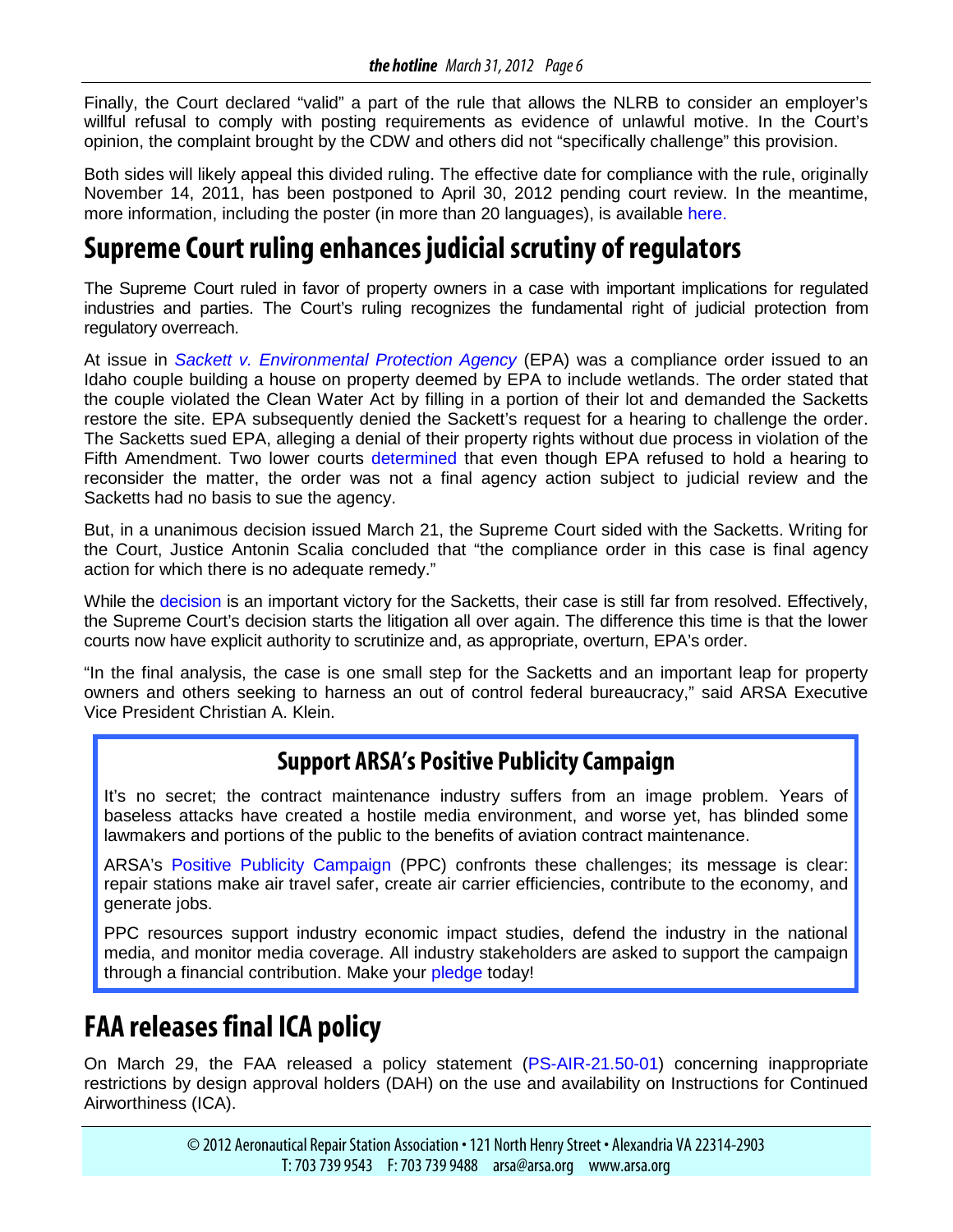<span id="page-6-0"></span>The FAA's final policy notes that it is inappropriate for DAH to place limitation on the use of its ICA between the product owner and the maintenance provider. Therefore, the agency states that it will not accept restrictive statements or terms in ICA documents that limit the appropriate availability or use of the ICA where the FAA has determined the ICA are acceptable for maintaining a DAH's product with FAA-approved replacement parts, articles, or materials installed.

Examples of language that would be unacceptable under the FAA policy include:

- Requiring the owner/operator to only install DAH-produced or authorized replacement parts, articles, appliances, or materials.
- Requiring that alterations or repairs must be provided or otherwise authorized by the DAH.
- Requiring the use of only maintenance providers or other persons authorized by the DAH to implement the ICA.
- Establishing, or attempting to establish, any restriction on the owner/operator to disclose or provide the ICA to persons authorized by the FAA to implement the ICA.

# *ARSA Online: Train to Gain – Registration Open*

Out of practice on the real aviation regulations? Stay in top shape with ARSA online training courses!

Registration is open for ARSA's *April 24 & 25* online live classes on the regulations versus commercial obligations in civil aviation parts sales, purchases, receipt and stocking by a 14 CFR part 145 repair station.

Click [here](http://www.arsa.org/?q=node/631) to review the courses and to register. Hurry  $-$  only 30 seats are available for each class!

**Noncompliance can cost you - protect your repair station with ARSA Online Training Courses!**

## **Michael Huerta nominated as FAA administrator**

On March 27, President Obama [announced](http://www.whitehouse.gov/the-press-office/2012/03/27/president-obama-announces-more-key-administration-posts) his intent to nominate Michael Huerta as FAA administrator.

Huerta is currently deputy administrator of the FAA and has been serving as acting administrator since December 2011; he first came to the FAA upon his confirmation by the Senate as deputy administrator in June 2010.

Huerta has a range of experience in the transportation industry, serving as group president of the Transportation Solutions Group at Affiliated Computer Services before joining the FAA. He was also managing director of transportation communications for the 2002 Olympic Winter Games in Salt Lake City. Huerta previously worked in government as chief of staff of the Department of Transportation (DOT) from 1997-1998 and as associate deputy secretary in the Office of Intermodalsim at the DOT from 1992-1997.

ARSA congratulates Huerta on his nomination and looks forward to working with him to advance the interests of the aviation maintenance industry while ensuring an unwavering commitment to safety.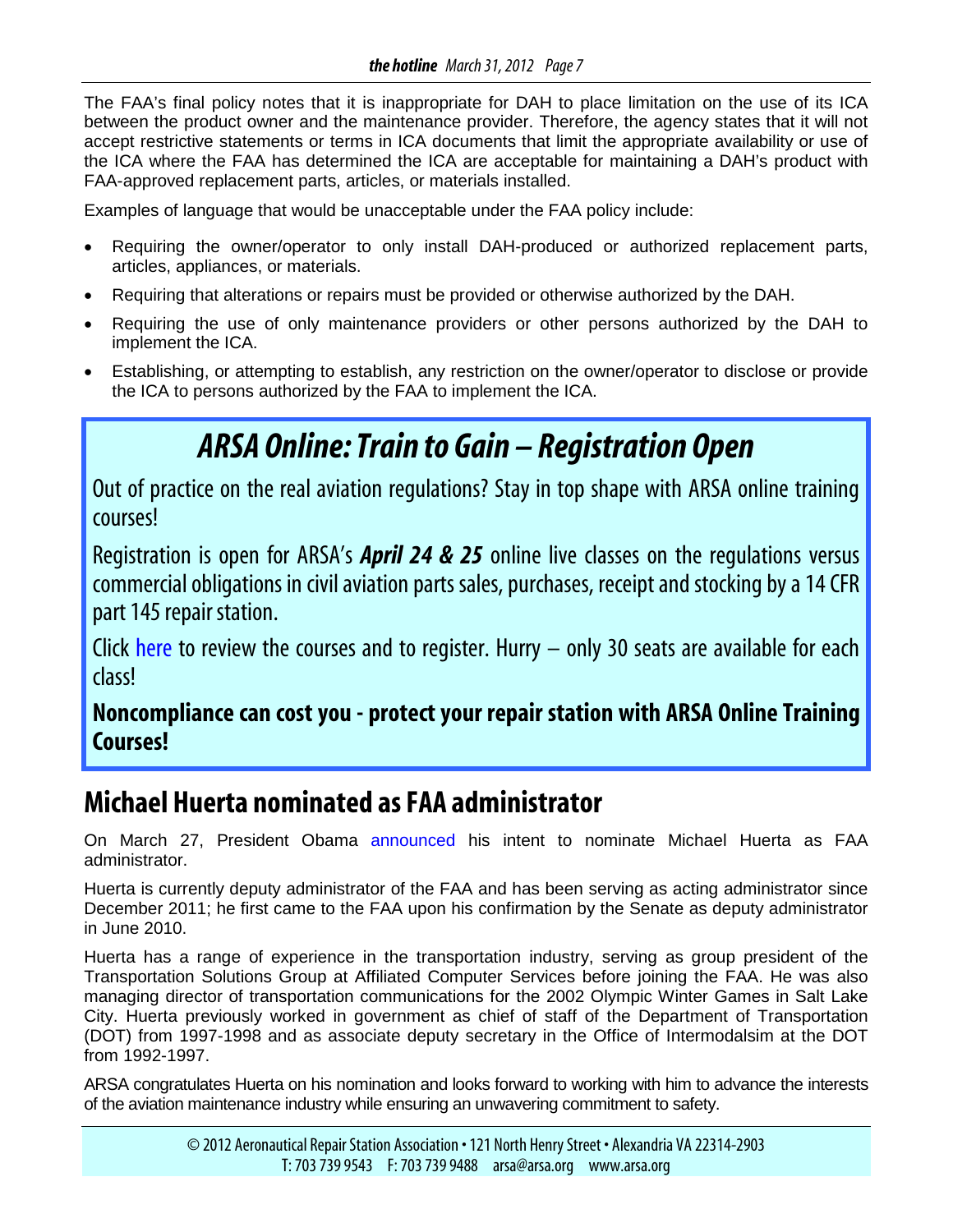## <span id="page-7-0"></span>**Petition for rulemaking seeks to alter incorporation of materials by reference**

As posted in the Federal Register on February 27, 2012, the Office of the Federal Register (OFR) received a petition requesting [changes to the regulations](http://www.gpo.gov/fdsys/pkg/FR-2012-02-27/pdf/2012-4399.pdf) governing the approval [of agency requests to](http://www.gpo.gov/fdsys/pkg/FR-2012-02-27/pdf/2012-4399.pdf)  [incorporate material by reference](http://www.gpo.gov/fdsys/pkg/FR-2012-02-27/pdf/2012-4399.pdf) into the Code of Federal Regulations. Such practice is especially relevant to the current issuance of Airworthiness Directives (AD), and frequent FAA incorporation of manufacturer service information by reference in ADs.

Essentially, the petition asks the OFR to amend its regulations to better define "reasonably available" and "class of persons affected."

On March 22, the OFR extended the [comment](http://www.regulations.gov/#!searchResults;rpp=25;po=0;s=NARA%252B12-0002) on this petition through June 1, 2012, and noted that late comments will not be accepted.

### *Final Documents/Your Two Cents*

*"Final Documents"***:** This list includes Federal Register (FR) publications such as final rules, Advisory Circulars (ACs), policy statements and related material of interest to ARSA members. For proposals opened for public comment, see *"Your Two Cents."* The date shown is the date of FR publication or other official release.

*"Your Two Cents"*: This is your chance to provide input on rules and policies that will affect you. Agencies must provide the public notice and an opportunity for comment before their rules or policies change. Your input matters. Comments should be received before the indicated due date; however, agencies often consider comments they receive before drafting of the final document begins.

*"Final Documents"* and "*Your Two Cents"* are available *at [http://www.arsa.org/FDYTC.](http://www.arsa.org/node/545)*



### *A Member Asked*

*By Sarah MacLeod, ARSA Executive Director*

**Q:** I have a question concerning some flanges we purchased for installation on a Boeing 757 duct assembly. The flanges are new from the OEM and were purchased through their largest authorized US distributor. I contacted the quality manager for the distributor because the flanges were received without an 8130-3. When I asked for an 8130-3, I was told that they did not possess a PMA or direct ship authority from Boeing and therefore an 8130-3 was not going to be provided.

I then asked how I could install the flanges on a type certificated product, and was told that it was possible due to the fact the flanges were marked with the Boeing part number, which is referenced in the CMM. He went on to say that he sells these same flanges to other repair stations, airlines, and even Boeing. I asked if someone had previously raised this question and he said "no."

I am now totally confused. I still don't understand how they can sell these flanges with a Boeing part number etched on them without some form of authorization from Boeing. I also don't understand how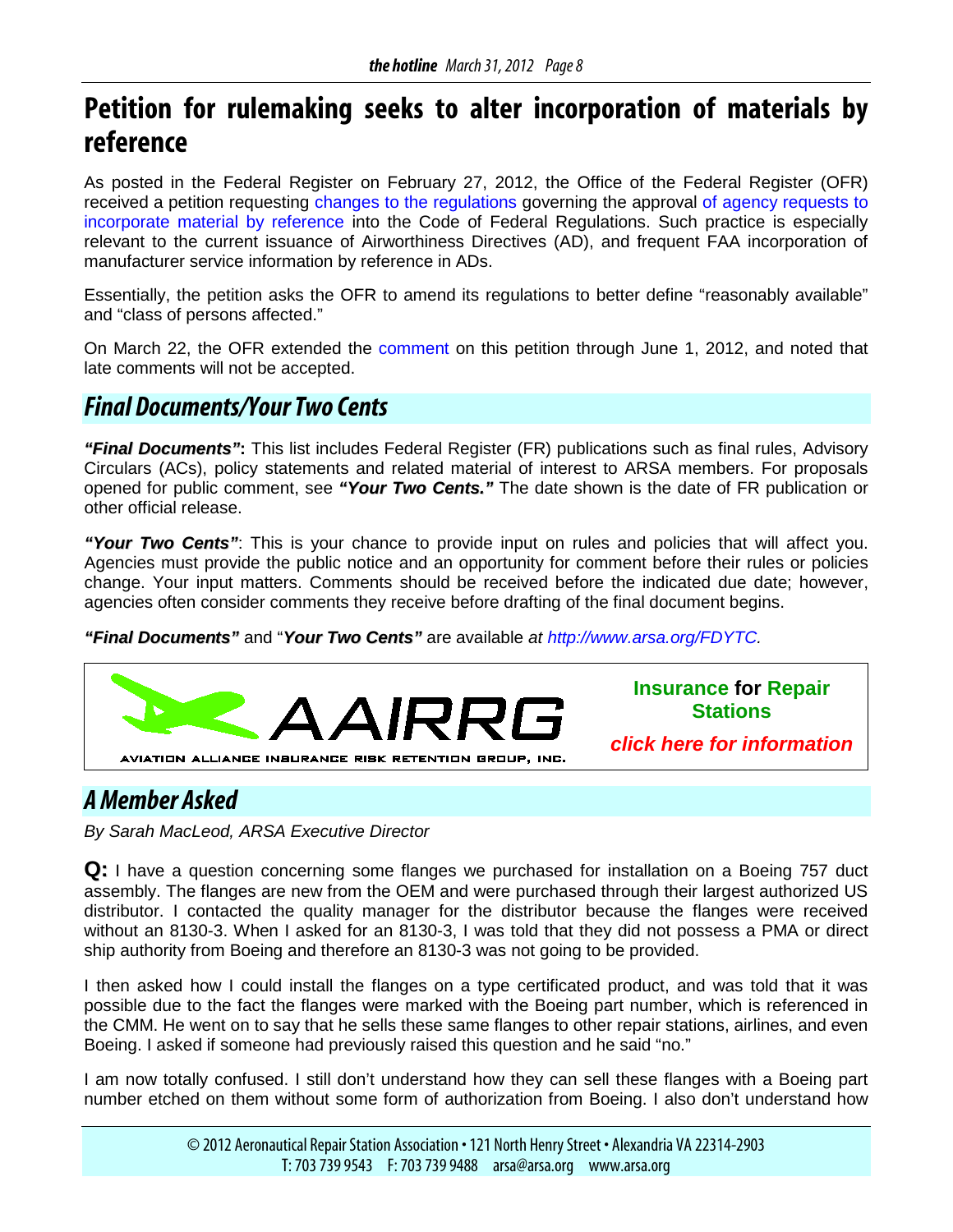the distributor can sell them with full knowledge that we intend to install them on a type certificate product without an 8130-3 or direct ship authority from Boeing.

Can you or someone in your organization shed some light on this subject? Your input would be most appreciated.

**A:** Ironies abound in the 14 CFR provisions.

Since earlier this year, 14 CFR § 21.9 has stated:

(a) If a person knows, or should know, that a replacement or modification article is reasonably likely to be installed on a type-certificated product, the person may not produce that article unless it is—(1) Produced under a type certificate; (2) Produced under an FAA production approval; (3) A standard part (such as a nut or bolt) manufactured in compliance with a government or established industry specification; (4) A commercial part as defined in §21.1 of this part; (5) Produced by an owner or operator for maintaining or altering that owner or operator's product; or (6) Fabricated by an appropriately rated certificate holder with a quality system, and consumed in the repair or alteration of a product or article in accordance with part 43 of this chapter.

(b) Except as provided in paragraphs  $(a)(1)$  through  $(a)(2)$  of this section, a person who produces a replacement or modification article for sale may not represent that part as suitable for installation on a type-certificated product.

(c) Except as provided in paragraphs (a)(1) through (a)(2) of this section, a person may not sell or represent an article as suitable for installation on an aircraft type-certificated under §§21.25(a)(2) or 21.27 unless that article—(1) Was declared surplus by the U.S. Armed Forces, and (2) Was intended for use on that aircraft model by the U.S. Armed Forces.

You are therefore correct with respect to the SALE of the civil aviation article. This is particularly true since 14 CFR part 3 controls the sale and it states:

#### **§ 3.1 Applicability.**

(a) This part applies to any person who makes a record regarding: (1) A type-certificated product, or (2) A product, part, appliance or material that may be used on a type-certificated product.

(b) Section 3.5(b) does not apply to records made under part 43 of this chapter.

#### **§ 3.5 Statements about products, parts, appliances and materials.**

(a) *Definitions.* The following terms will have the stated meanings when used in this section:

*Airworthy* means the aircraft conforms to its type design and is in a condition for safe operation.

*Product* means an aircraft, aircraft engine, or aircraft propeller.

*Record* means any writing, drawing, map, recording, tape, film, photograph or other documentary material by which information is preserved or conveyed in any format, including, but not limited to, paper, microfilm, identification plates, stamped marks, bar codes or electronic format, and can either be separate from, attached to or inscribed on any product, part, appliance or material.

(b) *Prohibition against fraudulent and intentionally false statements.* When conveying information related to an advertisement or sales transaction, no person may make or cause to be made: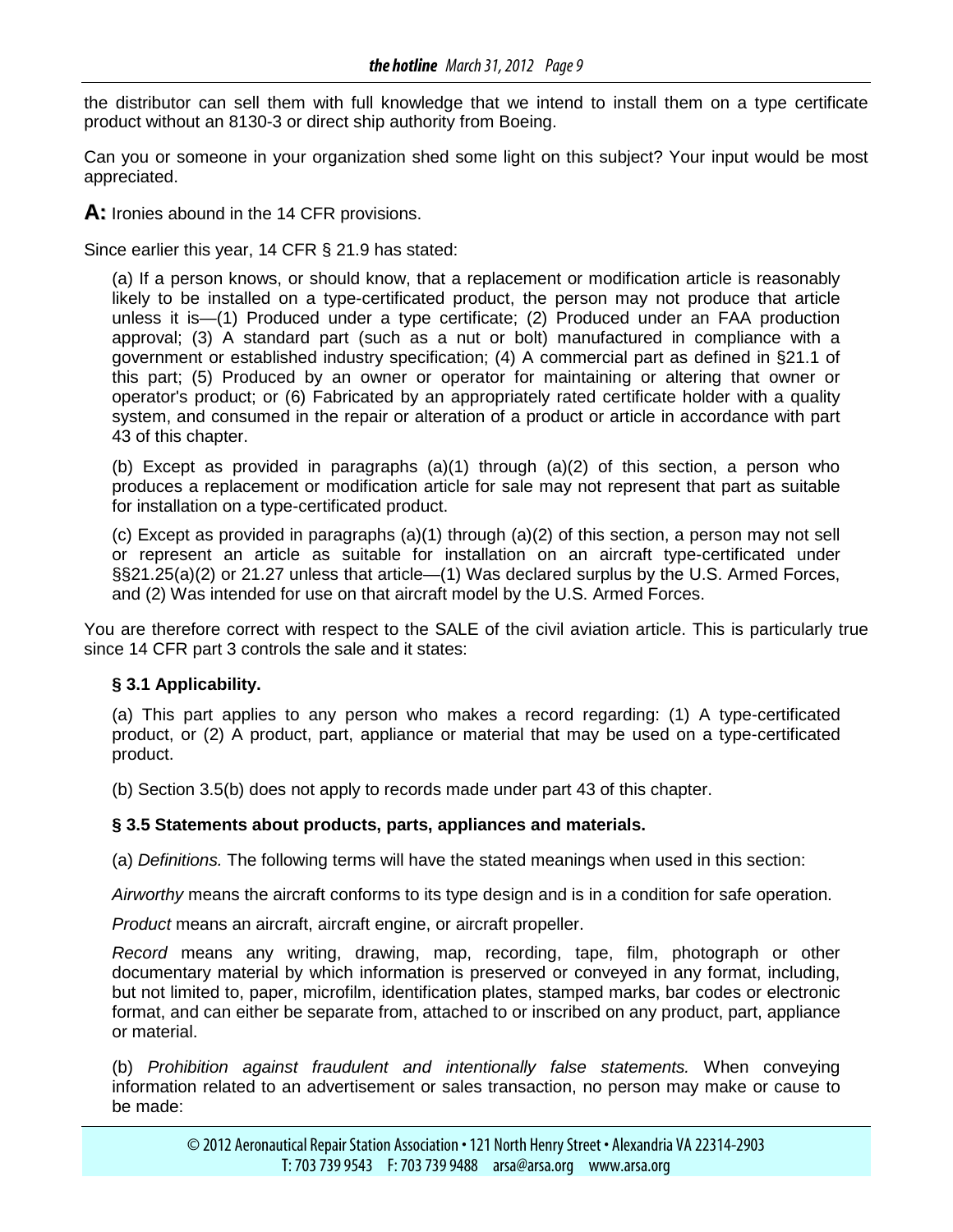(1) Any fraudulent or intentionally false statement in any record about the airworthiness of a type-certificated product, or the acceptability of any product, part, appliance, or material for installation on a type-certificated product.

(2) Any fraudulent or intentionally false reproduction or alteration of any record about the airworthiness of any type-certificated product, or the acceptability of any product, part, appliance, or material for installation on a type-certificated product.

(c) *Prohibition against intentionally misleading statements.* (1) When conveying information related to an advertisement or sales transaction, no person may make, or cause to be made, a material representation that a type-certificated product is airworthy, or that a product, part, appliance, or material is acceptable for installation on a type-certificated product in any record if that representation is likely to mislead a consumer acting reasonably under the circumstances.

(2) When conveying information related to an advertisement or sales transaction, no person may make, or cause to be made, through the omission of material information, a representation that a type-certificated product is airworthy, or that a product, part, appliance, or material is acceptable for installation on a type-certificated product in any record if that representation is likely to mislead a consumer acting reasonably under the circumstances.

(d) The provisions of §3.5(b) and §3.5(c) shall not apply if a person can show that the product is airworthy or that the product, part, appliance or material is acceptable for installation on a typecertificated product.

We would agree that "the OEM" needs some authority to PRODUCE the part and the "seller" (both the OEM and the distributor) must be able to establish that the part meets the appropriate design and production TECHNICAL requirements to claim it "eligible for installation".

Now, as to your "authority" to install the part. That is found in section 43.13(b) which requires you to use replacement articles of "such a quality" as to return the article to at least its original condition. ARSA has always taken that to mean that the part number matches the requirements of the maintenance data and a related Illustrated Parts Catalog. So, ironically, your "authority" to install can be based upon the representations of the "seller" since it is prohibited from making misleading statements about the parts eligibility for installation. Even more ironic, it may be perfectly acceptable under part 3, but you will note that section 21.9(b) prohibits anyone but a design or production approval holder from claiming an article is "suitable for installation"!

The facts of the matter are that you must be able to make a reasonable business and technical determination that the article is eligible for installation; that can be based upon maintenance data (section 43.13(a)), including the IPC, service bulletins and other information (see AC 20.62 latest revision). Producers are SUPPOSED to have an approval from the FAA or another PAH; sellers are prohibited from lying or misleading persons about civil aviation articles in sales or advertising records; claiming something is a particular part number in a sales document and/or on the part is a record.

## **Advertise in** *the hotline*

With rates as low as \$150.00 (display ads) and \$50.00 (text-only), advertising in *the hotline is a great way to* reach thousands of people in the aviation industry, including certificated repair stations, manufacturers, air carriers and suppliers!

**[http://www.arsa.org/hotline.advertising](http://www.arsa.org/node/8)**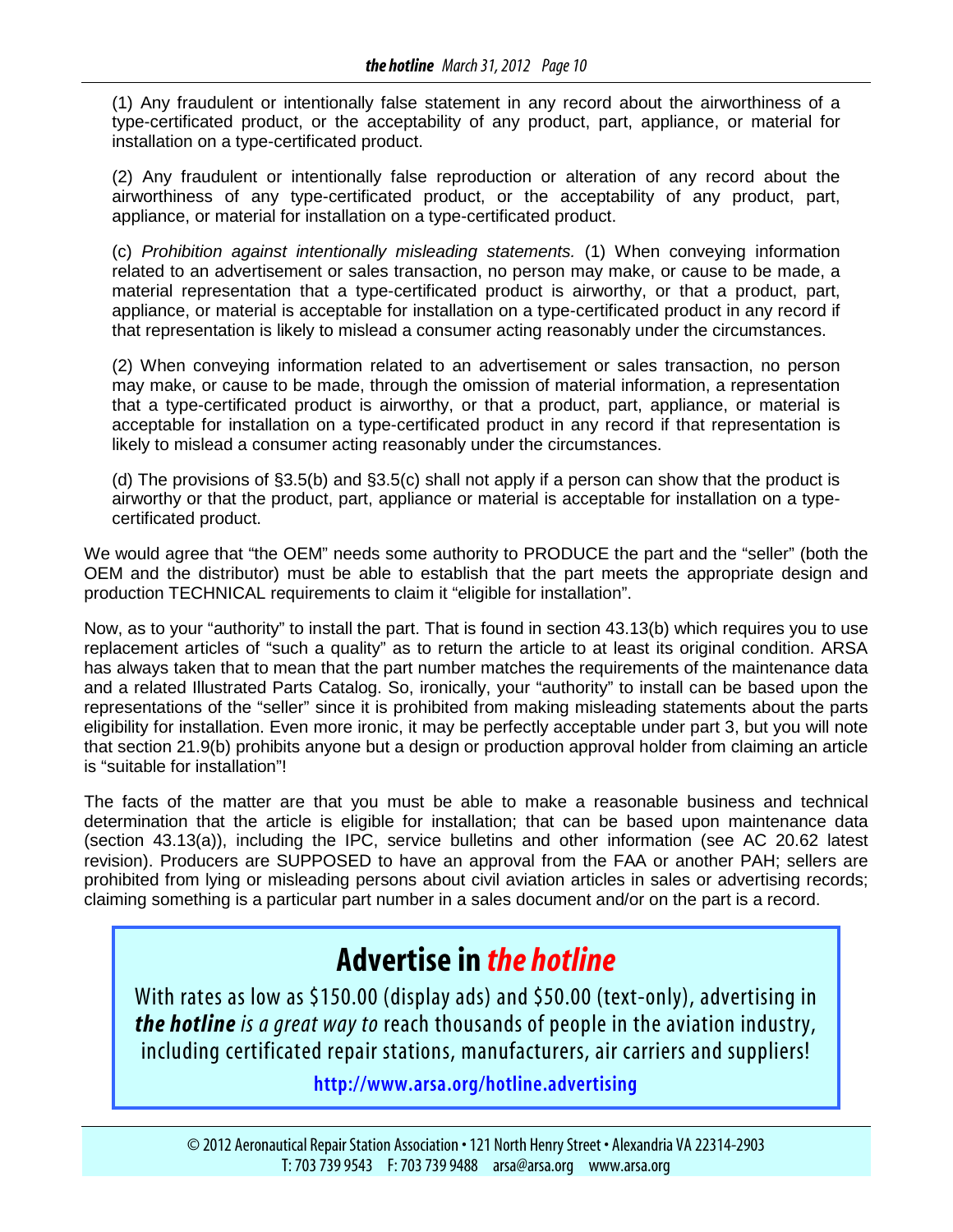<span id="page-10-0"></span>

### **Accessing All Your Maintenance & Regulatory Publications Just Got Easier!**



The ATP Navigator® online service combines the robust functionality of the industry standard NavigatorV® desktop software with the power and reach of the Internet. You get immediate access to your publications and it eliminates content revision hassles. ATP Navigator integrates your critical maintenance and regulatory publications, AD & SB compliance reporting, and provides time saving productivity tools all in one simple, online solution.

With ATP Navigator® online service accessing all your maintenance and regulatory publications just easier from anywhere with an Internet connection.

### **FREE** Information Kit

Visit www.atp.com/navkit to download the Free Information Kit and learn more about ATP Navigator® online service

### *Quality Time*

*Employment Law & Repair Stations* 

## **More on rights of Veterans with Disabilities**

*By Jonathan W. Yarbrough <jyarbrough@constangy.com>. Constangy, Brooks & Smith, LLC, 80 Peachtree Rd., Ste. 208, Asheville, NC 28803-3160. © Copyright 2012 Jonathan W. Yarbrough ALL RIGHTS RESERVED*

*Jonathan is experienced in representing employers in employment law issues; his pragmatic approach can also help keep relationships with employees from becoming difficult. Please contact him for questions regarding employment relationships.*

The Equal Employment Opportunity Commission recently issued two revised publications which address the rights of Veterans with Disabilities under the Americans with Disabilities Act: *[Veterans and](http://www.eeoc.gov/eeoc/publications/ada_veterans_employers.cfm)  [the Americans with Disabilities Act \(ADA\): A Guide for Employers,](http://www.eeoc.gov/eeoc/publications/ada_veterans_employers.cfm)* and *[Understanding Your](http://www1.eeoc.gov/eeoc/publications/ada_veterans.cfm?renderforprint=1)  [Employment Rights Under the Americans with Disabilities Act \(ADA\): A Guide for Veterans.](http://www1.eeoc.gov/eeoc/publications/ada_veterans.cfm?renderforprint=1)*

The *Guide for Employers* addresses the protections afforded to veterans with disabilities under Title I of the ADA. Title I prohibits an employer from treating an applicant or employee unfavorably in all aspects of employment – including hiring, promotions, job assignments, training, termination, and any other terms, conditions, and privileges of employment because he has a disability, a history for having a disability, or because the employer regards him as having a disability. For example, "an employer may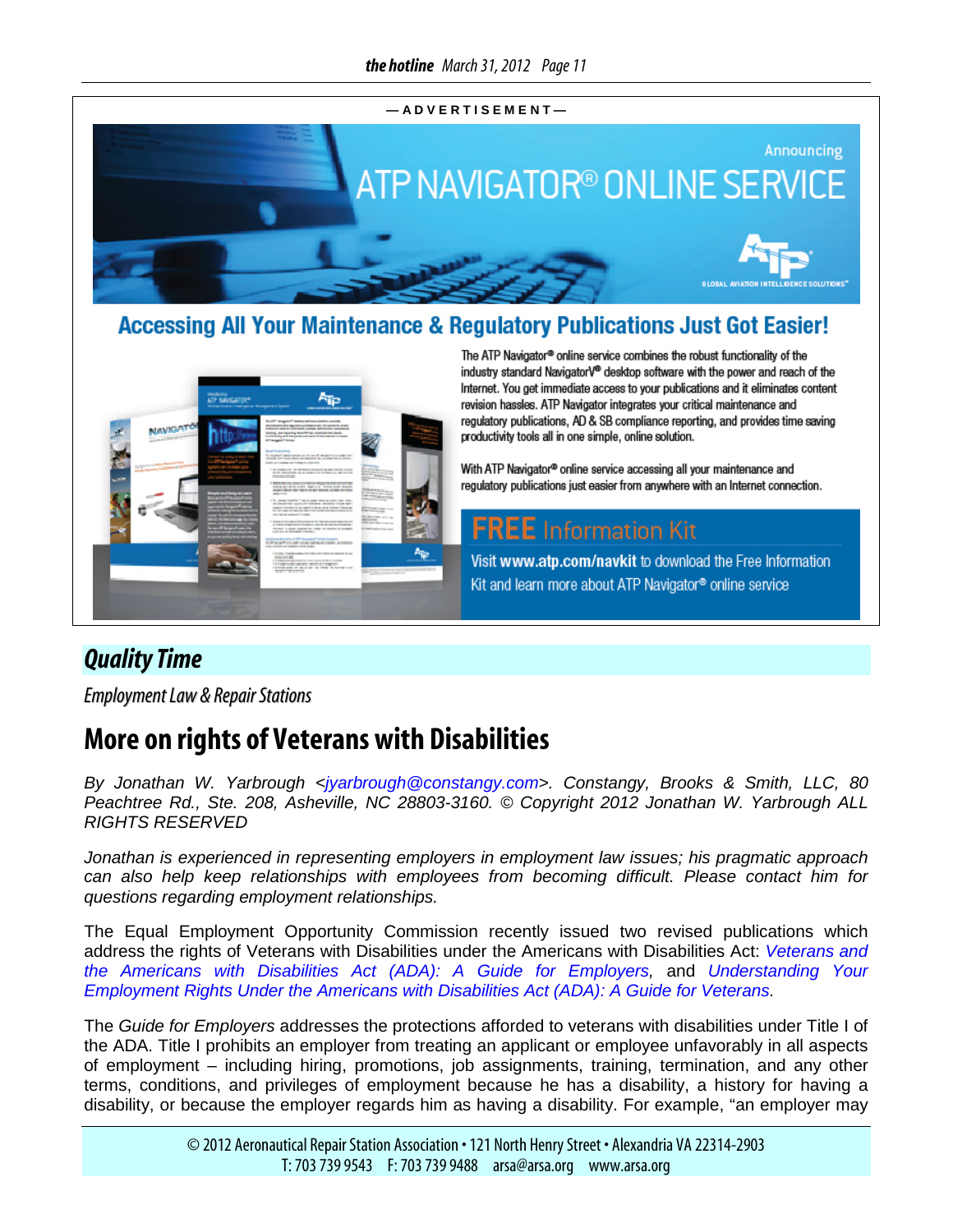not refuse to hire a veteran based on assumptions about a veteran's ability to do a job in light of the fact that the veteran has a disability rating from the U.S. Department of Veterans Affairs (VA)."

The publication also notes that under the Americans with Disabilities Act Amendments Act ("ADAAA"), it is now easier to establish that a veteran is an individual with a disability, that is, a person who has a physical or mental impairment that substantially limits one or more major life activities. Under the ADAAA a "major life activity" now includes not only activities such as walking, seeing, or hearing, but also major bodily functions such as functions of the brain and neurological system. Furthermore, the determination of whether an impairment substantially limits a major life activity must be made without regard to any mitigating measures. Finally, impairments that are episodic or in remission are considered disabilities if they would be substantially limiting when active.

Having first discussed the basic requirements for determining whether a veteran qualifies as disabled under the ADAAA, the publication then addresses several distinct features of the Act as it applies to veterans.

#### *Affirmative Action*

An employer may ask if an applicant is a "disabled veteran" for affirmative action purposes if the employer is:

- undertaking affirmative action because of a federal, state, or local law which requires affirmative action; or,
- voluntarily using the information to benefit individuals with disabilities.

Employers may also ask organizations that help find employment for veterans with disabilities whether they have suitable applicants for particular jobs.

If the employer chooses to ask a veteran to self-identify, the employer must indicate clearly and conspicuously on any written questionnaire that:

- the information requested is intended for use only in connection with its affirmative action obligations or its voluntary affirmative action efforts; and,
- the specific information is being requested on a voluntary basis and will be kept confidential.

Finally, the information collected for affirmative action purposes must be kept separate from the application to ensure its confidentiality.

#### *Preference in Hiring*

Private employers may, but are not required to, give preference in hiring to a veteran with a disability. However, the Vietnam Era Veterans Readjustment Assistance Act (VEVRAA) requires that a business with a federal contract or subcontract in the amount of \$25,000 or more take affirmative action to employ veterans with disabilities.

#### *Additional issues addressed in the publication include:*

- Specific steps an employer may take to recruit and hire veterans with disabilities;
- The types of reasonable accommodations veterans with disabilities may need for the application process;
- How the employer knows when a veteran with a disability needs an accommodation; and,
- How the Uniformed Services Employment and Reemployment Rights Act (USERRA) differs from the ADA.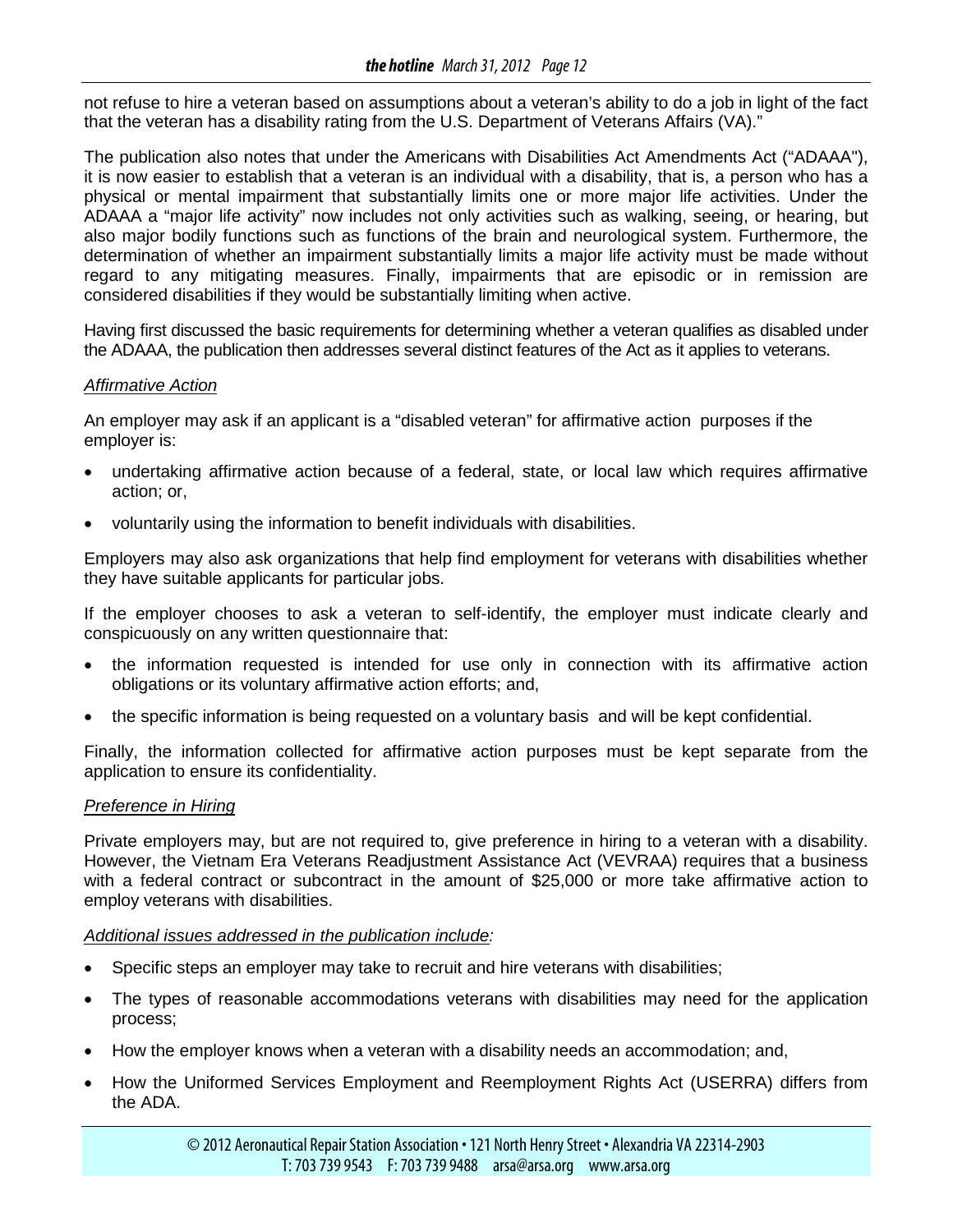## <span id="page-12-0"></span>**Active Learning and Long-Term Recruiting Strategies**

*By Raymond Thompson [<raymond.thompson@wmich.edu>](mailto:raymond.thompson@wmich.edu). Western Michigan University, College of Aviation, 237 N. Helmer Rd., Battle Creek, MI 49037 © Copyright 2012 Raymond Thompson ALL RIGHTS RESERVED.*

*Raymond Thompson is president of the Aviation Technical Education Council and associate dean of the College of Aviation at Western Michigan University. A long-time mechanic and commercial pilot, he has been involved in technician education in the U.S. and Middle East since 1983.*

*Editor's Note: This is the third in a series of articles from Mr. Thompson in which he provides information on supporting aviation maintenance technician schools (AMTS) and the next generation of mechanics.*

To effectively recruit students, AMTS must adapt to the facts: flexibility in developing long-term strategies for cultivating student interest is essential.

Given the ever-expanding field of options and activities competing for student's attention, one major change in recruiting practices has been an investment in long-term recruiting strategies. It is not uncommon for schools to begin outreach to students in grades five through eight. To be truly successful, schools are starting even earlier, launching efforts targeting students in the third grade!

So, why the early outreach? Recruiting is a process of relationship building. Getting students interested in and committed to building a career in any industry is no different from any other relationship. It takes time to bear fruit. While it is unlikely that a fourth grader can comprehend the complexities of our industry, planting the seeds at an early age is critical to getting students to recognize the opportunities in the aviation maintenance field. Students in these earlier grades are sponges, if properly introduced to a subject; they will develop a lifetime-interest.

To develop interest, however, requires more than a single visit or static demonstration. Successful recruiting strategies consist of multiple touch-points and active learning. Having students make a paper airplane will generate interests in ways no lecture could ever match. Providing enrichment opportunities in science, technology, engineering, and mathematics (STEM) education at an early age is critical to developing and keeping student interest.

In middle school, we work with classroom teachers, afterschool programs, camps, and weekend activities to feed an interest in STEM activities of increasing sophistication. Aviation themes are excellent to teach math and science and provide a great segue to discussions about careers that take advantage of STEM skills. For example, my institution partners with several local middle schools to develop and operate an aviation and rocket club. Students meet twice a week after school for six weeks to build and fly airplanes, rockets, and blimps. We include testing and analysis using a variety of shareware and NASA software so students design, build, and test their creations. Many schools offer similar activities so middle school students maintain interest in STEM. It is important to maintain contact with students through follow-up visits and programs. One-off programming does not promote long-term interest and has little impact.

Hands-on, interactive programs are essential to building student interest. The research is clear: many young women and minorities lose interest in STEM by high school, even when they have excelled in these subjects during middle school.

The key to ensuring continued interest is active learning. Programs must include activities where the student can see, touch, feel, and do; the initiatives must begin at early ages to cut through the din of modern society.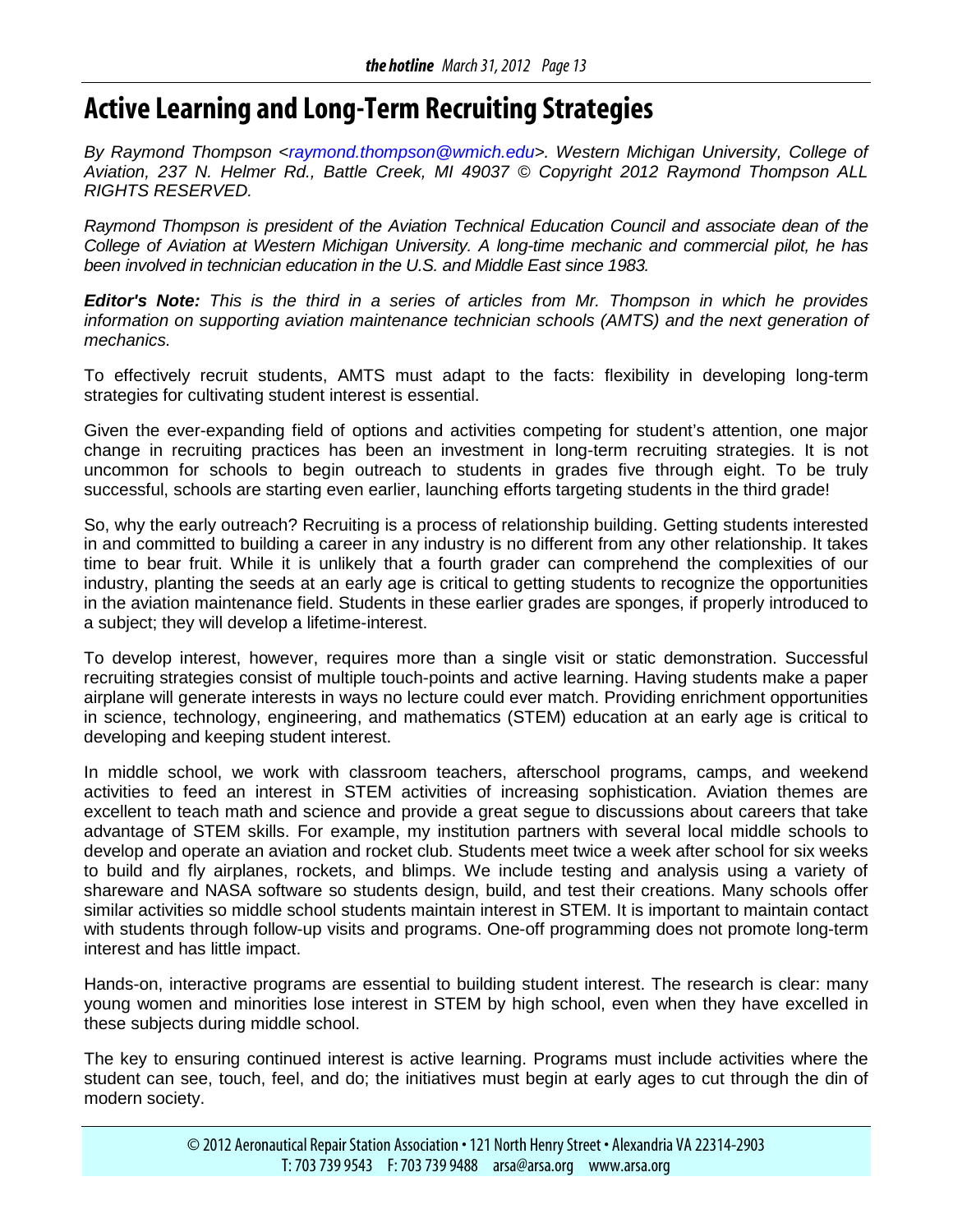<span id="page-13-0"></span>By the time students reach high school, the message can focus more specifically on aviation maintenance careers and opportunities. Most young people, and the public at large, don't know the breadth of aviation maintenance careers, the options for professional enhancement and upward movement, and depth of technical knowledge required. These issues are addressed through publications and direct interactions with prospective students.

With the older age group, the relationship between the student and the school becomes more personal. Often it begins with an inquiry or visit; follow-up is critical to making a student feel wanted and ensure a good match between the student and AMTS culture.

Successful recruiting programs adapt messages to the media of target audiences in cultivating relationships. Over the past three years, we have dramatically increased initial contact, and subsequent communications, using Facebook, Twitter, and text messaging. The [Pew Research Center](http://pewresearch.org/pubs/2223/teens-cellphones-texting-phone-calls) found that teenagers increasingly communicate through text messages and short electronic media; email and phone communication is falling in popularity. We have student ambassadors who use these instant media on a regular basis to provide updates and answer questions about the institution, program, scholarships, and upcoming events.

In summary, generating and building career interest is a long-term investment. ARSA and its members are in a unique position to work with your local schools and community to craft a message that attracts students with the necessary skills to become part of your workforce. Participation in ARSA's [Positive](http://www.arsa.org/node/548)  [Publicity Campaign](http://www.arsa.org/node/548) is another way to help on a national level.

Upcoming articles will talk more specifically about opportunities for aviation professionals and companies to have a direct impact at the local level on the next generation of aviation maintenance technicians.

### *ARSA Action*

## **FAA Associate Administrator for Aviation Safety delivers keynote**

On March 15, FAA Associate Administrator for Aviation Safety Peggy Gilligan returned to the ARSA Symposium and kicked off the 2012 Symposium with the keynote address. Gilligan's remarks centered on how the FAA's interpretation of its mandate from the recently approved FAA Modernization and Reform Act [\(Public Law No. 112-95\)](http://www.gpo.gov/fdsys/pkg/PLAW-112publ95/html/PLAW-112publ95.htm).

Gilligan noted that within the four-year \$63 billion bill, congressional appropriators flat lined aviation funding through 2015. However, the law does not provide guaranteed funding for the FAA, congressional appropriators still must provide yearly funding. While lawmakers have shown a solid commitment to the FAA's safety mission, given the strong sentiment to cut federal spending on Capitol Hill, the agency is not taking its funding for granted.

In discussing the importance of the law for repair stations, Gilligan commended ARSA and the maintenance industry for its commitment to educating congress about proposed provisions that could have detrimentally affected repair stations. The inspection regime established by the new law will allow the FAA to take advantage of a highly skilled inspector workforce in the European Union and the U.S. by upholding shared inspections under the bilateral aviation safety agreement between the two authorities. The FAA does not foresee the new law creating new inspection requirements.

On drug and alcohol testing, Gilligan stated that the law requires the FAA to create an inspection regime for testing repair station employees outside of the U.S.. While the law contained measures designed to protect international sovereignty, the FAA is faced with instituting an inspection regime in foreign nations, an area where the Department of Transportation did not previously have the authority to do so. As this is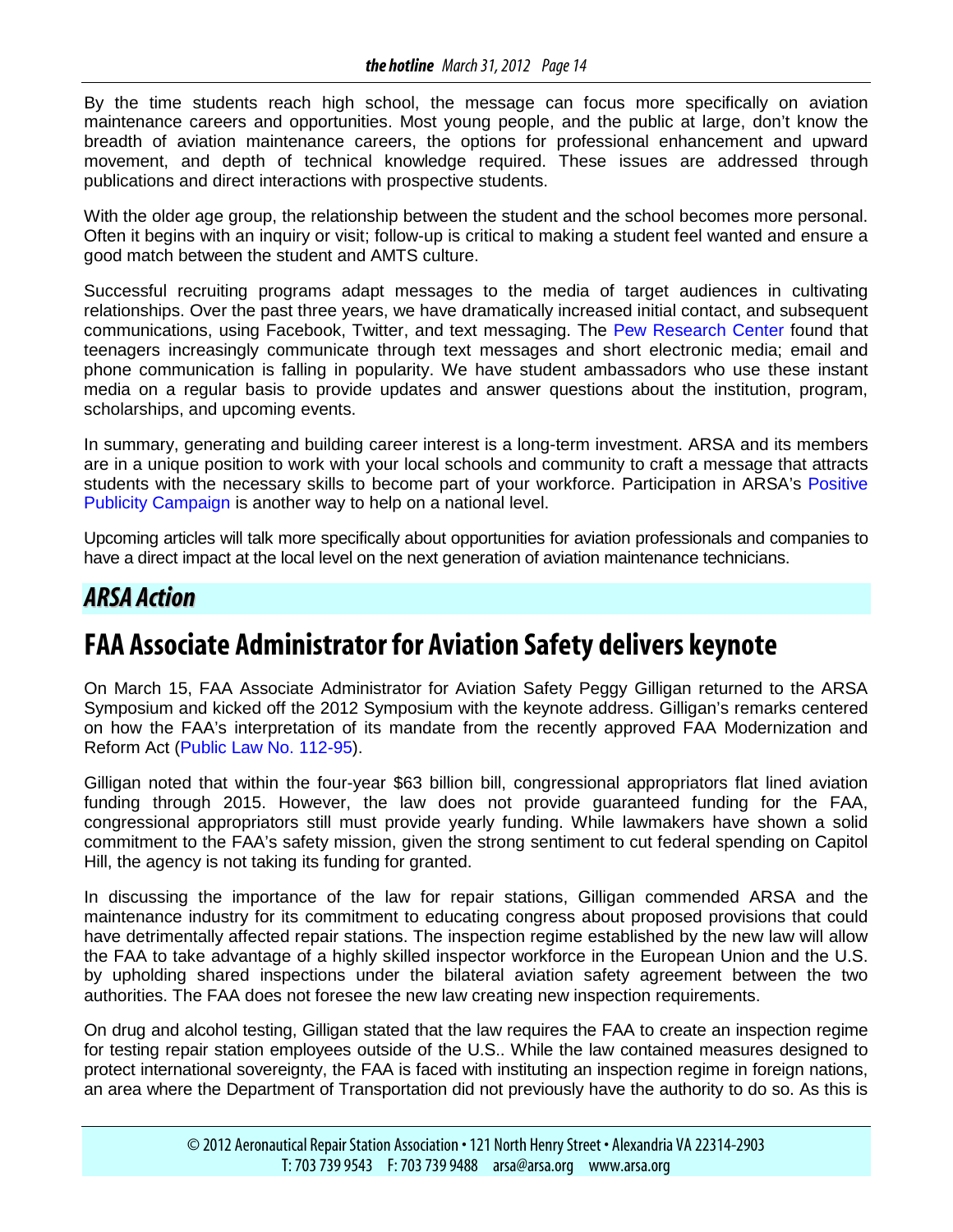a new requirement, the FAA is working with the Secretary of State to define the parameters of the program and is working with lawmakers to ensure that congressional intent is satisfied.

The new FAA law requires the agency to submit 30 new reports to Congress and imposes 12 new rulemakings. Given the agency's flat budget, the FAA will have to prioritize its resources to meet its congressional obligation.

Another concern Gilligan noted is the failure of the congressional supercommittee to arrive at a solution to the nation's budget crises last summer. If the automatic cuts mandated by the supercommittee's failure are to manifest, the FAA will see approximately 8 1/2 to 10 percent of its budget cut. The nation's aviation authority is trying to plan how it would deal with any such funding reduction.

While she noted that not all members of Congress understand the critical role that the maintenance community plays in aviation, Gilligan admonished those in attendance to continue to reach out and educate the public and lawmakers about the industry's important contributions to the national economy.

In her closing remarks, Gilligan underscored the importance of the FAA and industry working together to promote safety. "All aviation stakeholders must come together to ensure that the American public continues to enjoy the safest form of travel ever made," said Gilligan.

#### **— A D V E R T I S E M E N T —**



The ATA e-Business Program is pleased to announce the latest revision of Spec 2300, Data Exchange Standard for Flight Operations (Revision 2011.2). Spec 2300 provides a concise set of information standards

and guidelines for the management, configuration and interchange of flight operations technical data.

The specification is designed to enable the cost-effective and efficient exchange of digital flight operations data between information providers and information users. This revision completes the initially defined scope for Spec 2300 and now covers all of the following types of data supporting the FCOM, MMEL/MEL, AFM and QRH:

- 
- Approval Dispatch Front Limitations
- - Matter Performance Procedures Publication Module
- 
- -
	- Substantiation Systems Description
		-

To purchase a copy, please visit the [publications store.](http://atae-businessannouncements.createsend2.com/t/y/l/yhiyjkk/kuyhydthh/r/)

If you are not a member of the ATA e-Business Program and would like to gain unlimited access to Spec 2300 and all related e-business specifications, join the [ATA e-Business Program.](http://atae-businessannouncements.createsend2.com/t/y/l/yhiyjkk/kuyhydthh/y/) More information on ATA e-Business is available at<http://www.ataebiz.org/home>

## **ARSA wraps up another successful Symposium**

ARSA's 2012 Symposium, held March 15-16, was one the Association's most successful to date. More than 150 aviation maintenance professionals from around the globe gathered just outside of Washington in Arlington, Va. for two days of networking and professional education.

#### *Day One – March 15*

The event kicked-off with a keynote address from FAA Associate Administer for Aviation Safety Peggy Gilligan (*[see related story](#page-13-0)*), followed by a briefing by ARSA Managing Director & General Counsel Marshall S. Filler and ARSA Executive Vice President Christian A. Klein on the [Association's activities](http://www.arsa.org/node/846)  [over the past year.](http://www.arsa.org/node/846) From advocating on the Hill and working with regulators, to enhancing ARSA member services through new offerings such as [ARSA University online training courses,](http://www.arsa.org/node/631) the Association made great strides this past year on behalf of its members.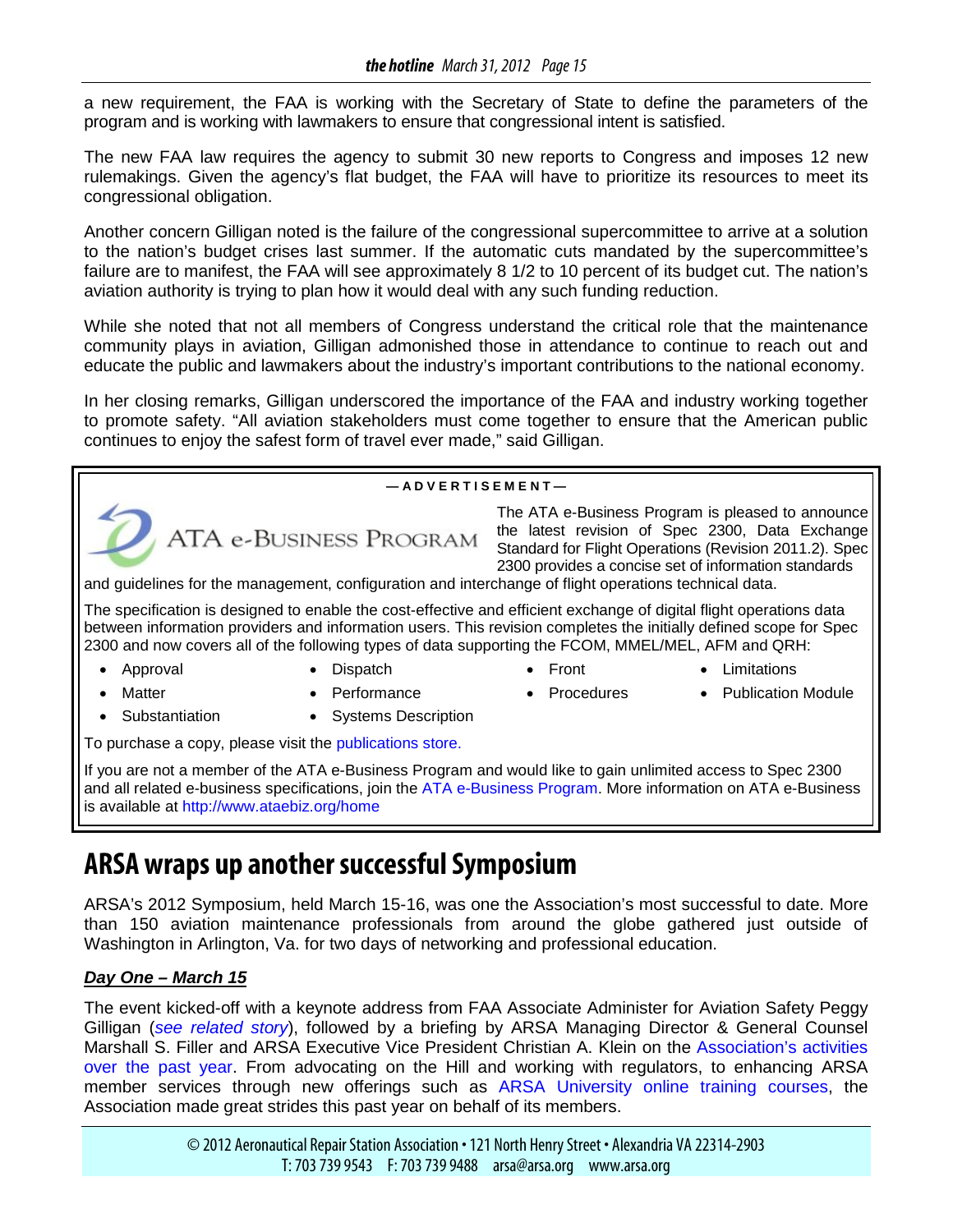FAA Aircraft Maintenance Division Manager Steve Douglas, European Aviation Safety Agency (EASA) Approval and Standardization Directorate Continuing Airworthiness Organizations Manager Karl Specht, and Australia Civil Aviation Safety Authority (CASA) Standards Development & Future Technology Division Manager Nicholas Ward, presented news and updates from their respective agencies on a panel moderated by ARSA Executive Director Sarah MacLeod.

Douglas provided updates on FAA maintenance division personnel changes and highlighted the ongoing progress between the U.S. and the EU to implement the bilateral aviation safety agreement (BASA) while minimizing disruption to aircraft maintenance activities. Douglas also highlighted rulemakings in-work, including a revision to part 145, which has been withdrawn for further evaluation, and the repair station security rule (the agency, like the rest of the world, is waiting for action and guidance from the Transportation Security Administration (TSA)). Douglas then discussed various policy and guidance updates including an FAA Order and job aid concerning major repair and alterations.

Specht briefed attendees on EASA organization changes and rulemaking activities. These include changes to parts 147, 66, and 145 and EASA task 145.017, to clarify requirements and guidance on the evaluation of component suppliers. Specht discussed confusion that has arisen over FAA/EASA component release certifications and reminded EASA-certificated companies of new requirements in the maintenance annex guidance (MAG). EASA and the FAA continue to work on MAG implementation. "Teething problems" remain; the first [MAG revision](http://www.arsa.org/?q=node/832) seeks to clarify these issues.

Ward presented an overview of Australian aviation regulations, the CASA structure, and recent changes to aviation maintenance requirements in the land down under. Most notably, Australia's new part 145 took effect on June 27, 2011. The new mandates, based on EASA part 145, introduce a uniform set of requirements. The transition period lasts until June 2013; at that time, all organizations maintaining aircraft and components for regular public transport operations must be CASR part 145 approved.

After the maintenance panel, attendees heard from CASA, EASA, and FAA regulators on certification issues.

Ward again represented CASA and spoke about the regulatory framework governing certification. Under the new CASA regulatory scheme, CASR part 21 subpart M replaces the Civil Aviation Regulations (CARS). While the old CARS still have force, any future changes must meet the new requirements. Design approvers are responsible for the tests necessary to approve design, but approval holders are responsible for providing instructions for continuing airworthiness (ICA) and flight manual supplements.

Following Ward's presentation EASA Certification Deputy Director Frederic Copigneaux and FAA Aircraft Certification Service Director Dorenda Baker delivered a joint presentation, illustrating the administrations' increased efforts to work hand-in-hand on certification matters.

Baker provided an update on aircraft certification service (AIR) budgets and staffing and FAA reauthorization provisions that will affect AIR moving forward. She also provided an update on the project sequencing standard operating procedure (SOP) that was published for comment in October 2011. Baker acknowledged criticisms that the agency has not been transparent on this project and pledged that the FAA would work to improve openness going forward. She then gave an overview of parts 21 and 23 rulemaking updates before moving into a discussion of the U.S./EU safety agreement and the role of the Bilateral Oversight Board.

Copigneaux discussed Certification Oversight Board (COB) efforts within the confines of managing the BASA's technical implementation procedures (TIP). Copigneaux noted that the agencies are working on the TIP's second revision, which would allow acceptance of supplemental type certificates for multiple models while clarifying part marking requirements.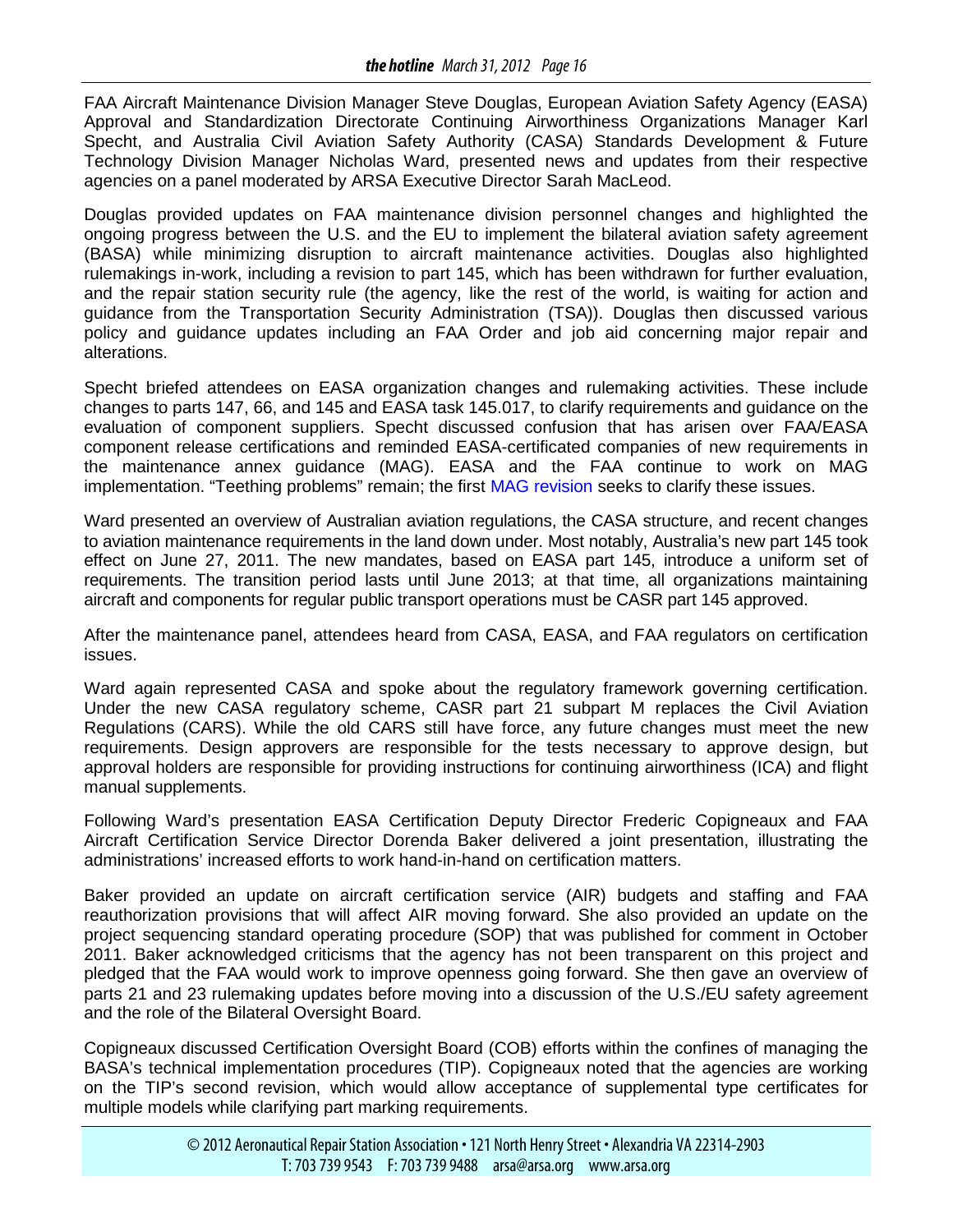After a lunch break, where several attendees who had given [ARSA PAC prior solicitation consent](http://www.arsa.org/node/768) were treated to a PAC luncheon (*[see related story](#page-17-0)*), the "Attract, Train, and Retain" session provided an overview of the technical workforce shortage facing the aviation maintenance industry.

Spartan College of Aeronautics & Technology Vice President of Education Ryan Goertzen, Aviation Technician Education Council President Raymond Thompson (also a contributing author for *the hotline* (*[see related story](#page-12-0)*), and Black Aerospace Professionals Board Member Michael Young discussed how industry can work together to attract the next generation of workers. Panelists and attendees had a frank and open discussion about what programs are out there and how companies can get involved in their communities to create interest in aviation maintenance.

Following their presentation, National Skills Coalition Senior Policy Analyst Kermit Kaleba spoke about the coalition's efforts to close the skills gap between American workforce supply and demand.

The day's final session featured a discussion of the [long-awaited TSA repair station security rule](http://www.arsa.org/node/794) with TSA Acting General Aviation Manger Kerwin Wilson and ARSA Vice President of Legislative Affairs Daniel Fisher. The TSA is aware of the negative economic impact that the ban is having on the aviation industry, Wilson said, and ARSA's [letter](http://www.arsa.org/files/ARSA-LettertoPistoleLifttheBan-20111122.pdf) to TSA Administrator John Pistole late last year gave the issue priority within the agency. While unable to go into details about the rulemaking's status, Wilson said the agency is committed to a [fourth quarter 2012 target date](http://www.arsa.org/files/TSA-ResponseNPRMAircraftRepairStationSecurity-20120104.pdf) and encouraged industry to continue to push TSA.

That evening Symposium attendees enjoyed a fun-filled Casino Night and St. Patrick's Day celebration, sponsored by ARSA's [newest preferred provider,](http://www.arsa.org/node/815) [Component Control,](http://www.componentcontrol.com/quantum/quantum.html) which offers MRO logistics software.

#### *Day 2 – March 16*

The second day of the symposium kicked off with a hearty breakfast, sponsored by [Spirit AeroSystems,](http://www.spiritaero.com/) where ARSA President and Lufthansa Technik Vice President, Quality Management Hanno Loss delivered the State of the Association (*[see related story](#page-0-0)*).

After hearing from President Loss, the day's sessions began with a presentation from MacLeod and Filler on part 21 regulatory compliance burdens. The panel featured a lively discussion amongst attendees on the scope of recordkeeping requirements and the intricacies of compliance.

The Symposium wound down with a session highlighting regulatory issues impacting the relationship between repair stations and their customers. Moderated by MacLeod, panelists included former Timco President Ron Utecht, Atlas Air Vice President, Technical Operations Mark Swearingin, and Washington Aviation Group President Jason Dickstein. The panelists stressed the need for the aviation maintenance community to work in concert to simplify compliance issues and reduce duplicative requirements. ARSA's MacLeod pledged to work with airlines and maintenance providers to develop a pilot program to help improve air carrier maintenance programs (e.g., RII, etc.).

#### *Giles presented with Leo Weston Award*

Former FAA Aircraft Maintenance Division Manager Carol E. Giles, was presented with the Association's 2012 Leo Weston Award. Giles is the first female recipient of the award and has more than 32 years of aviation experience. While at the FAA she was a friend of the Association, helping to promulgate realistic regulation and ensure standard enforcement.

The Leo Weston award honors an instrumental figure in the birth of ARSA. First bestowed to Weston himself in 2005, the award honors individuals who embody Weston's commitment to aviation safety and the success of the industry.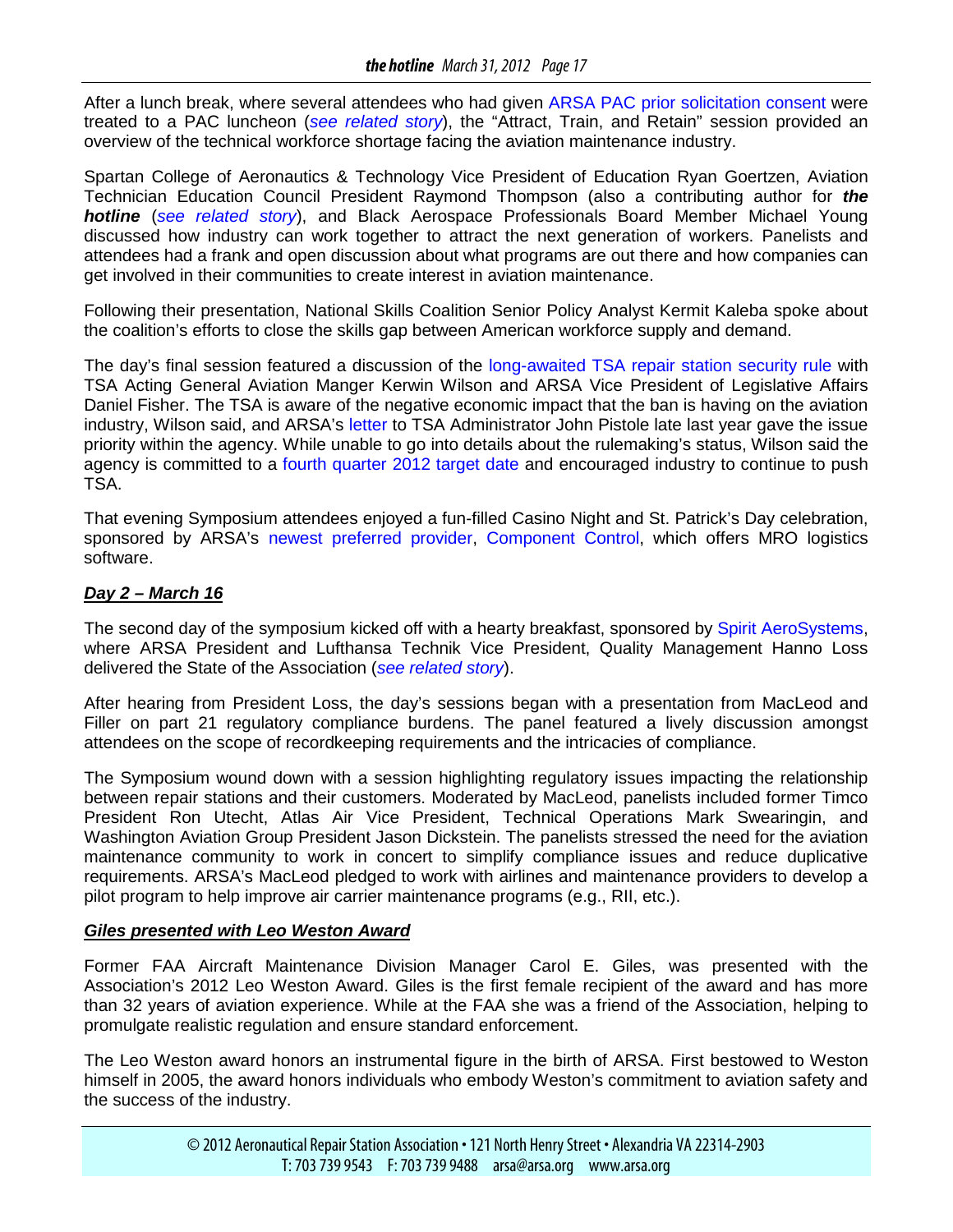#### <span id="page-17-0"></span>*Mark Your Calendars*

Thank you to all Symposium attendees, [sponsors,](http://www.arsa.org/node/377) and speakers who ensured a successful event! Please mark your calendar for next year's Symposium, which will take place on March 20-22, 2013 at the Ritz-Carlton in Arlington, Va. To view pictures from the 2012 Symposium click [here.](http://www.flickr.com/photos/78188164@N04/sets/72157629324453622/)

## **Symposium luncheon highlights value of ARSA PAC**

### *2012 political program is in high gear*

With the White House and control of the House and Senate up for grabs, ARSA is taking great strides to significantly strengthen its political program and wield greater impact on the outcome of the 2012 elections.

During the ARSA symposium, more than 30 members attended an invitation-only luncheon for those who have provided the Association with [prior solicitation consent.](http://www.arsa.org/node/768) Attendees had the opportunity to hear about the Association's political strategy and learn how ARSA PAC ensures that the industry speaks with a single, loud voice in the elections.

"The bottom line is that what happens on Capitol Hill impacts your company," ARSA Executive Vice President Christian Klein said. "Aviation maintenance professionals need to become engaged and help decide who's calling the shots at both ends of Pennsylvania Avenue."

ARSA PAC supports candidates of both parties who understand the important role that maintenance plays in civil aviation and who will respect your ability to operate free from undue government interference and overly burdensome regulations.

"The FAA reauthorization battle showed the industry who our friends are," ARSA Vice President of Legislative Affairs Daniel Fisher said. "Repair stations need to step up and support those that stood by our side."

ARSA PAC provides a number of ways for aviation maintenance leaders to impact the political process. The centerpiece of the Association's political strategy is ARSA's ImPACt 2012 program, which allows members to deliver ARSA PAC checks directly to candidates in competitive districts.

This year's goal is to establish ARSA PAC as a multi-candidate PAC, which requires 51 individual donors. Multi-candidate status would allow ARSA PAC to contribute as much as \$5,000 to candidates for each election, enabling ARSA to have greater impact in the election process. We're halfway there, with 26 individuals contributing to ARSA PAC since its inception in 2005.

Federal election laws require ARSA members to provide [solicitation consent](http://www.arsa.org/node/768) before ARSA PAC can provide more details about its activities. Only executives and owners of ARSA member companies that have given solicitation consent may contribute to ARSA PAC and learn the details of ARSA's political action.

[Provide ARSA PAC solicitation consent](http://www.arsa.org/node/768) so you can join your fellow industry leaders! If you have questions about ARSA PAC, please contact ARSA Communications Manager [Josh Pudnos](mailto:josh.pudnos@arsa.org?subject=ARSA%20PAC) at 703 739 9543.

#### **2012 ARSA PAC Contributors**

#### **Capitol Club (\$1,000)**

Bill Perdue, SONICO, Inc.

#### **Washington Team (\$500)**

Gary Fortner, Fortner Engineering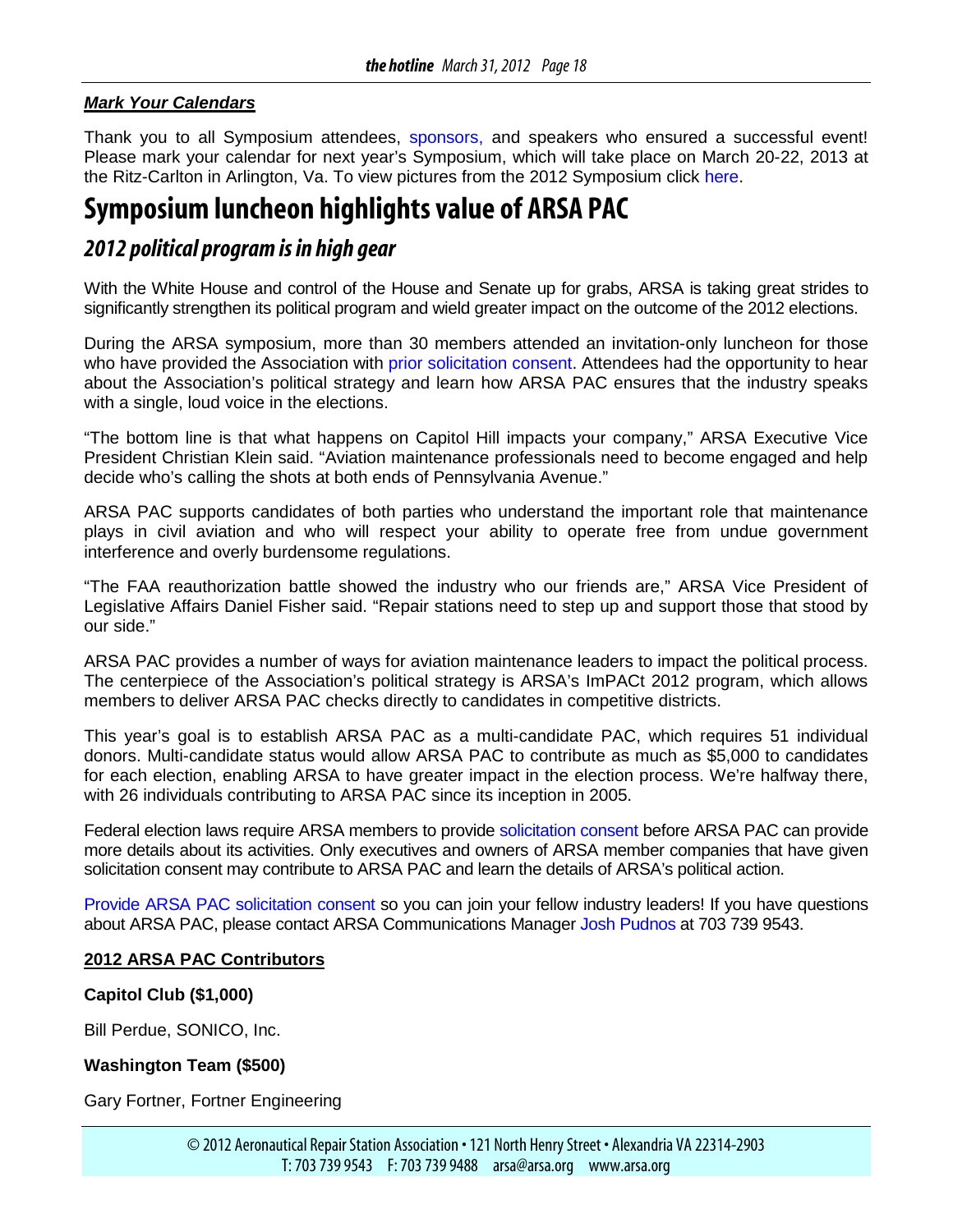<span id="page-18-0"></span>Lynn Fortner, Fortner Engineering

Bill Rathmanner, Aero Design Services, Inc.

#### **145 Club (\$145)**

Jose Eduartez, AIRS, Inc.

Gary Jordan, Jordan Propeller Services, Inc.

Jennifer Weinbrecht, Component Repair Technologies, Inc.

## **Final chance: ARSA audits survey closing soon, make your voice heard!**

ARSA's 2012 audits [survey](https://www.surveymonkey.com/s/ARSAAudit) is up and running, but not for long. The survey, measuring the impacts of a never-ending cycle of audits, is closing on Friday, April 13 at 8 p.m.

This important survey will help ARSA address the untenable reality of the overly burdensome audit regime facing certificated repair stations. The survey seeks answers to questions that will help ARSA better represent industry interests and deliver first class service.

After an outstanding response from ARSA members in late February and early March, the Association expanded the survey to the entire aviation maintenance industry. The reopening provides an additional opportunity for repair stations to share their story.

Conducted in tandem with an FAA project seeking to measure and quantify the audit impact on repair stations, ARSA will submit the results to the FAA for comparison and validation with the agency's own research on the issue.

ARSA asks that only one representative from each company respond; answers are anonymous.

To complete the survey visit, [https://www.surveymonkey.com/s/ARSAAudit.](https://www.surveymonkey.com/s/ARSAAudit)

For more information or details, please contact ARSA Vice President of Quality [Paul Hawthorne](mailto:paul.hawthorne@arsa.org?subject=ARSA%202012%20Audit%20Survey) at 703 739 9543.

## **ARSA presents industry views at FAA regional manager's meeting**

On Feb. 28, ARSA delivered a presentation, ["Collaboration with the FAA from an industry perspective,](http://www.arsa.org/files2/ARSA-IndustryPerspective-20120224a.pdf)" at the FAA regional managers meeting in Arlington, Va.

The event offered an opportunity for the Association to share industry concerns and to promote understanding between the regulators and regulated. ARSA's Executive Director Sarah MacLeod and Vice President of Regulatory Affairs & Assistant General Counsel Craig Fabian represented the Association.

"Participation in an event such as this helps establish cooperative dialogue between the FAA and repair stations. Sharing industry concerns and hearing agency feedback helps the Association work more effectively with the FAA to improve harmony between rules and guidance, which ultimately promotes compliance and fosters cooperation," said MacLeod.

MacLeod and Fabian discussed a variety of issues, stressing the need for greater standardization not only within the FAA, but from industry as well. They also highlighted the need for improved communication "stovepipes" within to reduce misunderstandings and duplicative action.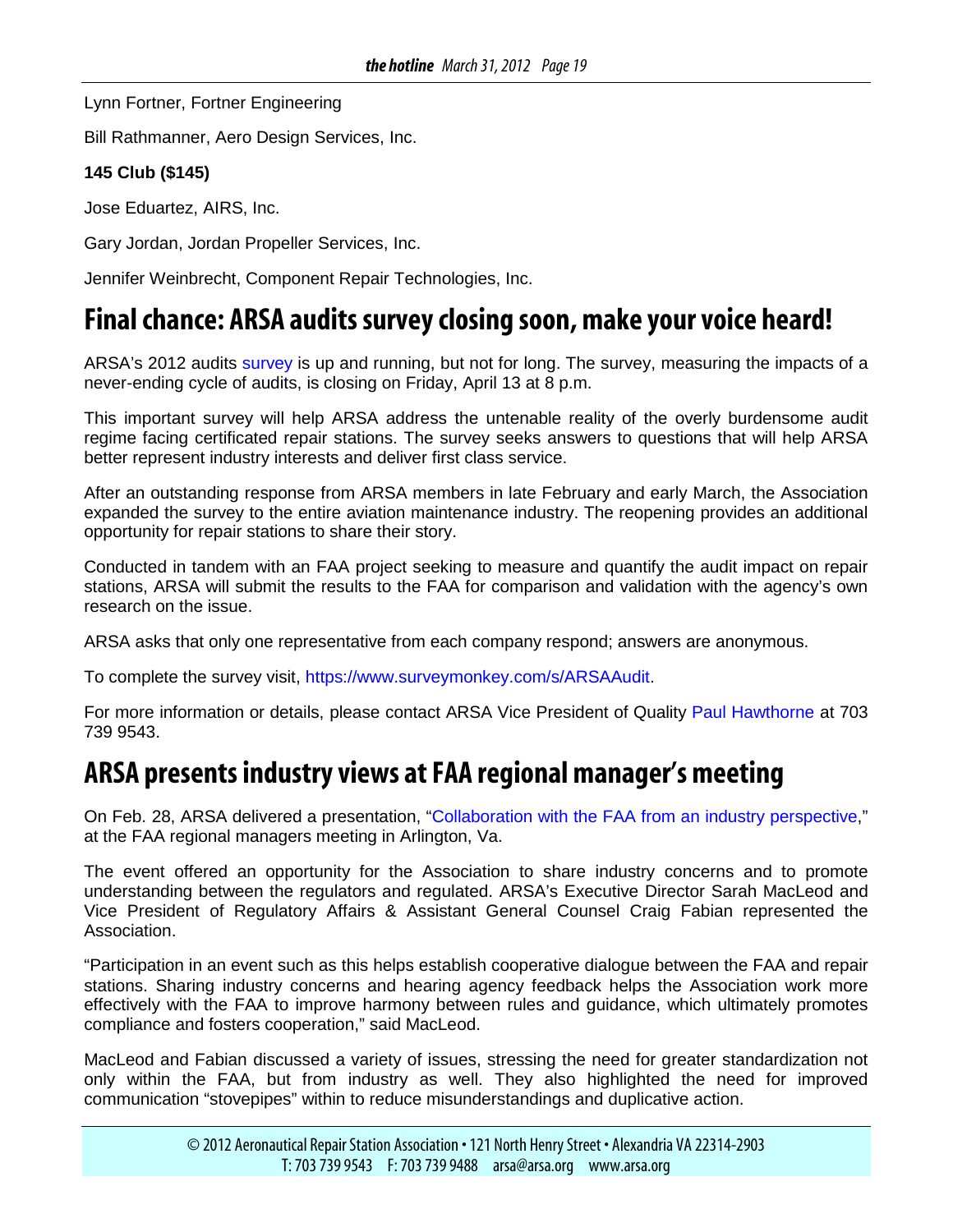## <span id="page-19-0"></span>**ARSA's MacLeod delivers remarks at MRO Americas**

ARSA's Executive Director Sarah MacLeod spoke at the [Engine MRO Forum](http://www.aviationweek.com/events/current/mroeng/agenda.htm) and [MRO Americas](http://www.aviationweek.com/events/current/mro/agenda.htm) in Dallas, the aviation maintenance industry's premier North American tradeshow hosted by [Aviation Week.](http://www.aviationweek.com/events/)

On April 3, MacLeod spoke at the [Engine MRO Forum](http://www.aviationweek.com/events/current/mroeng) on the regulatory and compliance environment in engine maintenance. Gil DaCosta, of the FAA's flight standard Services Boston Aircraft Evaluation Group, joined MacLeod in her presentation. The duo discussed new regulations, guidance, policy, and international agreements affecting engine maintenance operations. MacLeod and DaCosta's presentation before the panel is available [here.](http://www.arsa.org/files/ARSA-EngineMRO-MacLeod-20120327.pdf)

On April 4, MacLeod moderated the [MRO Americas](http://www.aviationweek.com/events/current/mro/index.htm) panel "Regulations Aren't Just for the Airlines: How Rule Changes Affect MROs." Panelists included Mark Rodu managing director, quality and technical programs at US Airways; Steve Douglas, manager, aircraft maintenance division (AFS-300), FAA; and, Jason Dickstein, president, Modification and Replacement Parts Association.

For information on events where ARSA staff will be speaking, please be sure to visit the [upcoming](http://www.arsa.org/node/186)  [engagements](http://www.arsa.org/node/186) section of ARSA's website.

### **ARSA Members Getting Members Program**

There is no better advertisement than a satisfied customer. Members are the best people to get others to join, and we have made it simple—use the information below and get another company to join ARSA and save!

[Here is a letter](http://www.arsa.org/files/ARSA-MemberVendorRecruitmentLetter-12292008.doc) to use — place it on your letterhead and send it to all your maintenance providers.

Information about ARSA to include in your letter along with an application for membership [may be found here.](http://www.arsa.org/files/ARSA-ARSAInformation-1pagerandMemberApp-20110118.pdf) Be sure to include your name on the application so that you can obtain the monetary incentive.

- For each membership referred by an existing member in good standing, the referring member will receive a credit of 10% of the applicant's dues on its forthcoming member renewal.
- The applicant must clearly indicate on its application the name of the member company that referred it for membership.
- The applicant must pay its membership dues before credit is applied to the referring member.

Questions? Contact Jennifer Goodwin at 703 739 9543 or via [email.](mailto:Jennifer.Goodwin@arsa.org)

### *Positive PublicityCorner*

## **Your PR Committee, Working for You!**

#### *By Jason Langford, ARSA director of communications*

The Positive Publicity Campaign (PPC) quantifies the benefits provided by contract aviation maintenance and shares the industry's story with various audiences. The campaign is governed by the PPC Public Relations (PR) Committee, made up of the most ardent supporters and those in the best position to convey the good word—ARSA members.

The committee meets quarterly to guide research projects and is currently working to create a speaker's bureau of respected industry leaders to serve as third party spokespeople. Additionally, bimonthly management are held with members of ARSA staff and the committee chair.

The following aviation professional volunteers guide ARSA's advocacy efforts and direct campaign resources—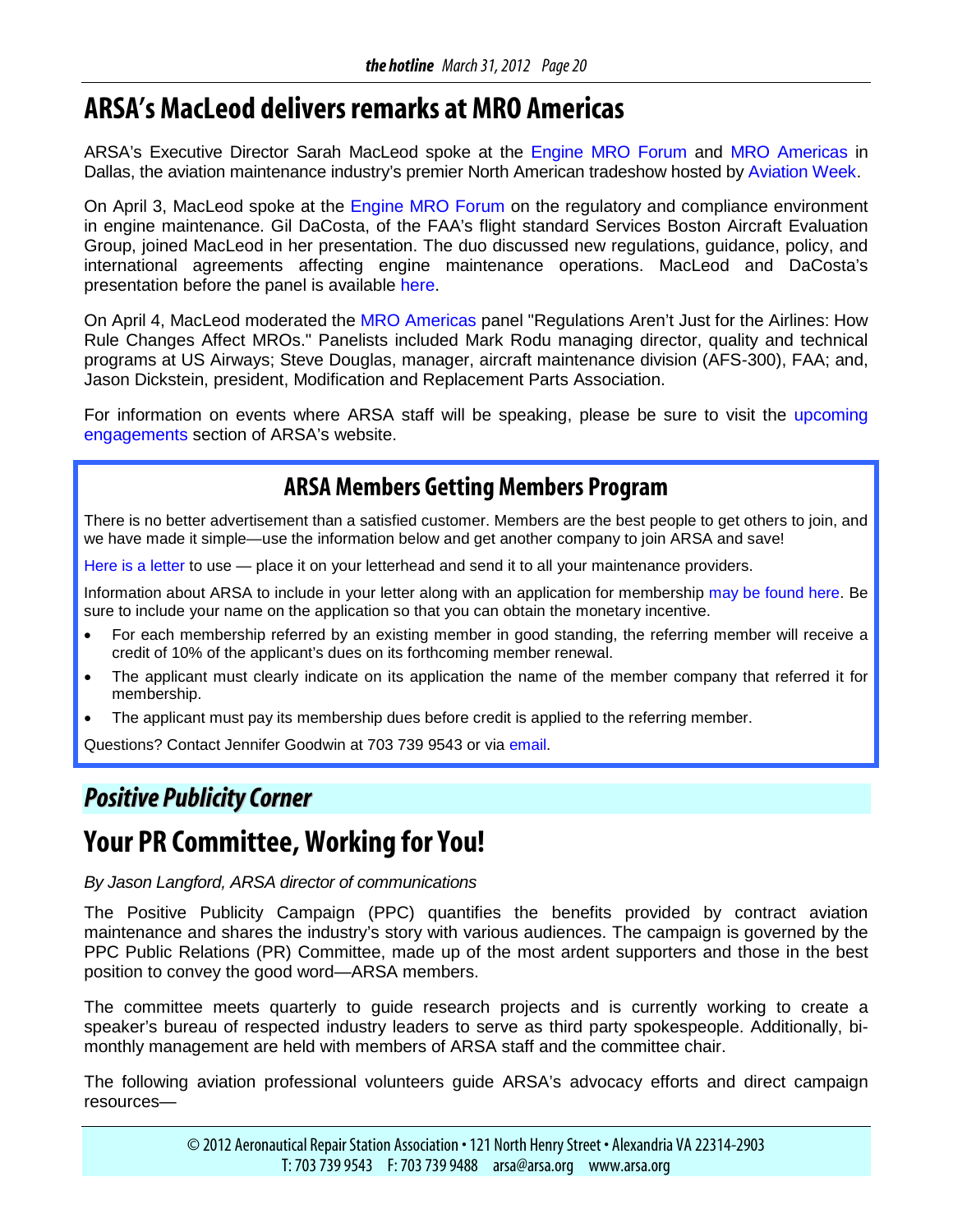| <b>Name</b>             | Company                  | <b>Title</b>                                            |
|-------------------------|--------------------------|---------------------------------------------------------|
| Andrew Farrant-Chairman | Chromalloy               | Vice President, Marketing & Corporate<br>Communications |
| <b>Kip Blakely</b>      | <b>TIMCO</b>             | Vice President Sales & Marketing                        |
| Summit Chan             | HAECO                    | <b>Commercial Director</b>                              |
| <b>Cathy Gedvilas</b>   | Chromalloy               | Director, Corporate Communications                      |
| Bernd Habbel            | Lufthansa Technik        | <b>Director Corporate Communications</b>                |
| Peggy Hain              | Southwest Airlines       | Director of Quality                                     |
| Klaus Lemmer            | MTU Maintenance Hannover | Director of Quality Management                          |
| Jack Turnbill           | Delta Tech Ops           | Vice President, Sales & Marketing                       |
| Paul Belisle            | <b>HEICO</b>             | Vice President, Marketing                               |

ARSA would like to thank committee members for donating their time and energy to ensure our industry's voice is heard loud and clear.

If you would like to have your company represented on ARSA's PR committee, [pledge your PPC](http://www.arsa.org/node/740)  [support today](http://www.arsa.org/node/740) or contact ARSA Director of Communications [Jason Langford](mailto:jason.langford@arsa.org?subject=ARSA%20PPC) at 703 739 9543.

#### **Positive Publicity**

*As part of ARSA's ongoing [Positive Publicity Campaign](http://www.arsa.org/node/548) (PPC), the association is actively working to*  enhance the media's understanding of our \$50 billion industry and its vital importance to global civil *aviation. To accomplish this goal, ARSA monitors media coverage about aviation maintenance to spread the word about the valuable role repair stations provide their communities in jobs, economic opportunities, and community involvement. These are some of this month's top stories highlighting the industry's contributions.*

[MRO Profile: Marana Aerospace Solutions](http://www.ainonline.com/aviation-news/aviation-international-news/2012-04-03/mro-profile-marana-aerospace-solutions) *(AIN)*

[Panel chosen to boost state's aerospace economy](http://www.lvrj.com/business/panel-chosen-to-boost-state-s-aerospace-economy-145888905.html) *(Las Vegas Review Journal)*

[Lufthansa Technik receives 2012 Transport News awards as best maintenance, repair, and overhaul](http://www.zawya.com/story.cfm/sidZAWYA20120312112835)  [company of the year](http://www.zawya.com/story.cfm/sidZAWYA20120312112835) *(Zawya.com)*

[Aviation supports 56 million jobs, report says](http://www.reuters.com/article/2012/03/21/aviation-environment-idUSL6E8EL9F620120321) *(Reuters)*

[Big crowd expected for Premier Aviation job fair](http://www.windsorstar.com/business/crowd+expected+Premier+Aviation+fair/6351162/story.html) *(The Windsor Star)*

[PCC aviation technology program turns out employment-ready workers](http://www.insidetucsonbusiness.com/news/top_stories/pcc-aviation-technology-program-turns-out-employment-ready-workers/article_77379e8a-7444-11e1-b95e-0019bb2963f4.html) *(Inside Tucson Business)*

[GSO Aviation relocating, adding jobs](http://www.wset.com/story/17082922/gso-aviation-relocating-adding-jobs) *(WSET-TV)*

[Duluth Regional gaining reputation as 'aviation hub'](http://www.northlandsnewscenter.com/news/local/Duluth-Region-Gaining-Reputation-As-Aviation-Hub-141223223.html) *(Northland's News Center)*

[Mechanics check out employer](http://www.tulsaworld.com/business/article.aspx?subjectid=585&articleid=20120302_45_E1_CUTLIN878184&allcom=1) *(Tulsa World)*

[Aircraft maintenance business flies into Sioux City, Iowa airport](http://siouxcityjournal.com/special-section/local/industry/aircraft-maintenance-business-flies-into-sioux-city-iowa-airport/article_e93e2c63-edb3-5bd0-af60-df13c0384f53.html) *(Sioux City Journal)*

[How to excite the next generation](http://www.aviationweek.com/aw/blogs/mro/index.jsp?plckController=Blog&plckBlogPage=BlogViewPost&newspaperUserId=388668c6-b459-4ea7-941e-a0a2206d415f&plckPostId=Blog%3a388668c6-b459-4ea7-941e-a0a2206d415fPost%3af8adb0ed-1ff1-4a6c-b1a6-8d652f74cd63&plckScript=blogScript&plckElementId=blogDest) *(Aviation Week)*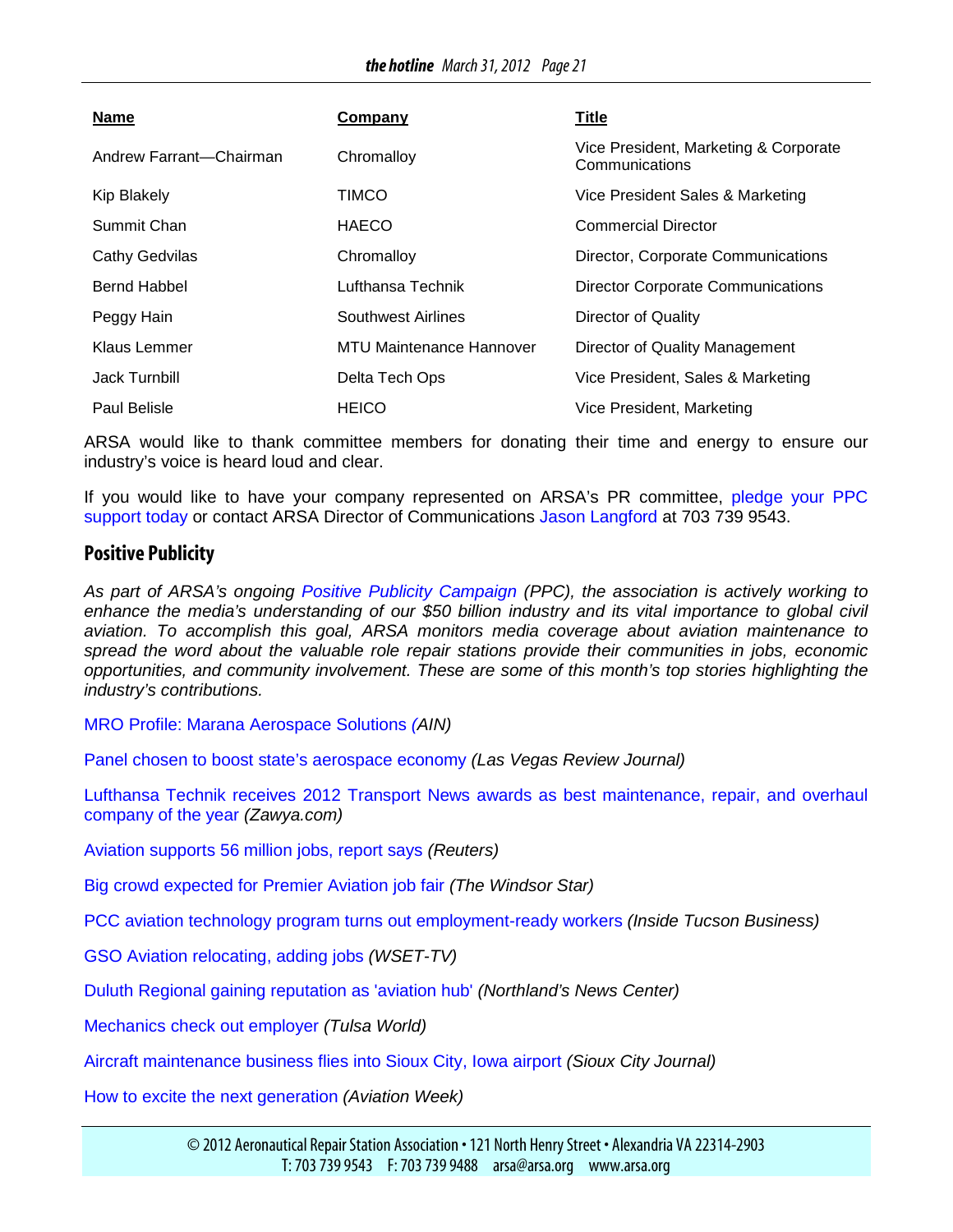### <span id="page-21-0"></span>*ARSA on the Hill*

*By Daniel Fisher, ARSA Vice President of Legislative Affairs*

In March, ARSA's legislative team focused on preparing for and executing a successful Legislative Day (*see related story*). The Association continued to educate members about TSA's failure to finalize repair station security regulations and the need for Congress to permit certification of new foreign repair stations.

Members of ARSA's legislative team were present at the [Aero Club of Washington](http://www.aeroclub.org/) luncheon to hear Charles F. Bolden, Jr., administrator of the National Aeronautics & Space Administration, speak about the agency's priorities and the potential of commercial space travel.

With the balance of power at stake in November, ARSA's political program is gearing up to have a substantial impact on the coming elections. Aviation maintenance leaders are encouraged to learn more about the Association's [Political Action Committee](http://www.arsa.org/node/768) (PAC), invite lawmakers and candidates to [visit repair stations,](http://www.arsa.org/node/675#section2) and get involved in the political process by attending events for local elected officials and candidates. We are standing by to assist in getting the aviation maintenance industry more involved.

### *Bills on the Hill*

### **Legislative Day a storming success**

On March 14, ARSA held its 2012 Legislative Day as scores of attendees stormed Capitol Hill to educate lawmakers about the aviation maintenance industry and the impact repair stations have on communities throughout the country.

The program kicked off with remarks by ARSA Government Affairs Committee Chairman David Albert, vice president of external affairs at Chromalloy, about how to effectively engage in the legislative process. Following his presentation, Albert introduced House Aviation Subcommittee Republican Staff Director & Senior Counsel Aviation Holly Woodruff Lyons, who updated Legislative Day attendees on the future of aviation policy on Capitol Hill post-FAA reauthorization.

After ARSA's legislative team conducted a briefing on the industry's policy priorities and best practices for meeting with congressional offices, members boarded buses to Capitol Hill. Over the course of the day, attendees held meetings with more than 25 lawmakers and staffers. This year's Legislative Day also featured the ARSA "War Room," a home-base for members to share intelligence, ask questions, resupply materials, and enjoy a catered buffet lunch sponsored by [Sonico, Inc.](http://www.sonicoinc.com/)

"Legislative Day allows attendees to connect with their representatives and educate policymakers about the industry. Lawmakers hear from ARSA's legislative team regularly. But for them to actually meet face-to-face with constituent business leaders is invaluable," said ARSA Vice President of Legislative Affairs Daniel Fisher.

If you couldn't make it this year, mark your calendars for next year's Legislative Day, March 20, 2013. In the meantime, help support ARSA's advocacy efforts by visiting [ARSAaction.org](http://www.arsaaction.org/) and sending a note your lawmakers supporting the Association's legislative priorities.

Special thanks to [Segers Aero Corporation](http://www.segers.aero/) for sponsoring the Legislative Day breakfast and to [Aircraft](http://www.airelec.com/)  [Electric Motors](http://www.airelec.com/) for providing congressional directories. To lock in sponsorships for next year's Legislative Day contact [Keith Mendenhall](mailto:keith.mendehall@arsa.org?subject=2013%20Symposium%20Sponsorships) at [703](mailto:keith.mendenhall@arsa.org) 739 9543.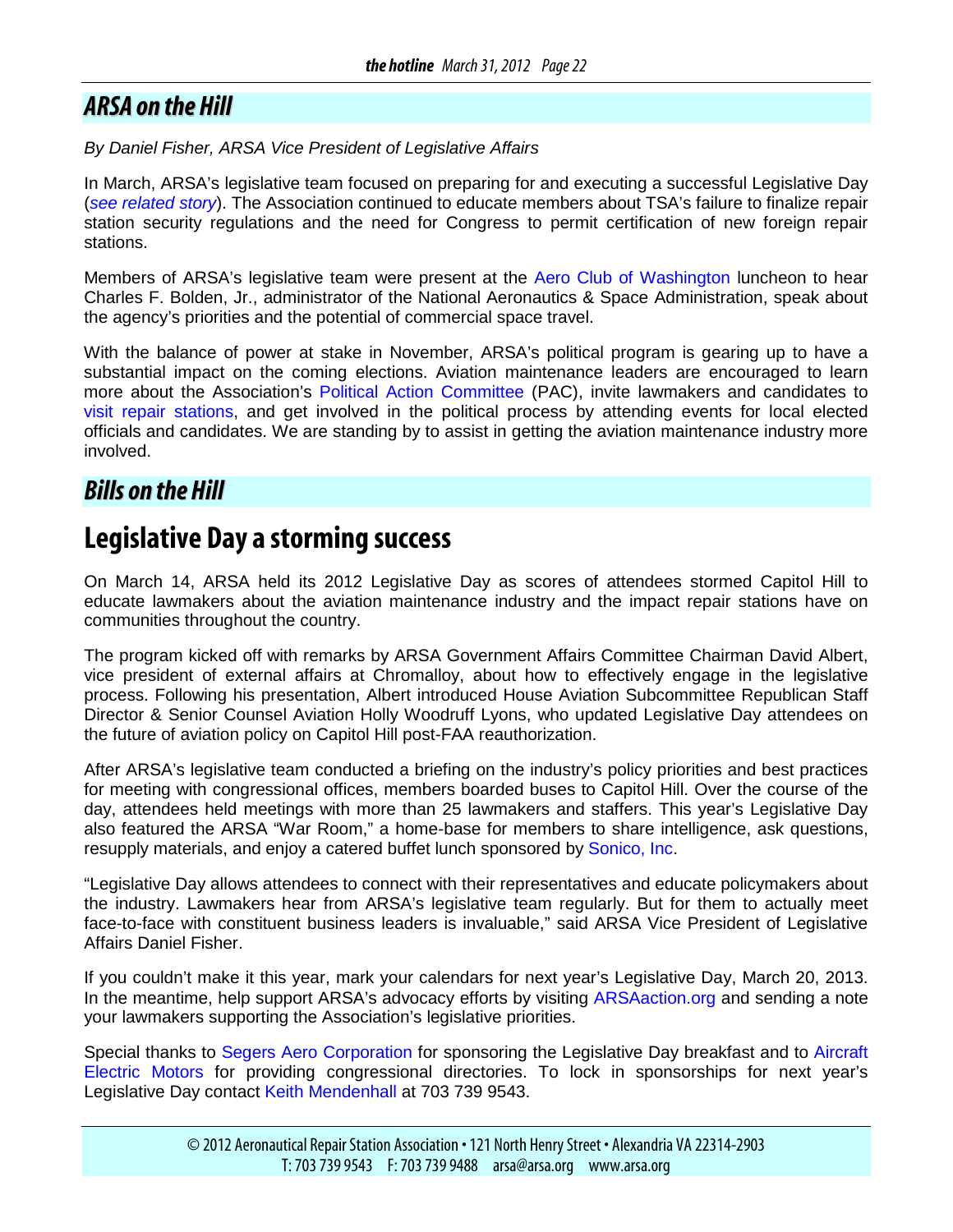#### <span id="page-22-0"></span>*ARSA Legislative Leadership Award commends Rep. Tom Petri*

On Legislative Day, ARSA recognized House Aviation Subcommittee Chairman Tom Petri (R-Wis.) with its Legislative Leadership Award for his exceptional work in securing enactment of the FAA Modernization & Reform Act and for being a great friend of the aviation maintenance industry. Woodruff Lyons accepted the award on Petri's behalf.



### **What does the new FAA law mean for you?**

Now that Congress enacted a multiyear FAA reauthorization law, what does it mean for you?

The legislation, which authorizes \$15.9 billion annually for the agency through 2015, strikes the right balance between safety, oversight, and operational freedom for repair stations. However, it doesn't mean the law is without consequences for maintenance providers, manufacturers, air carriers, and aircraft parts distributors.

ARSA has gone through every line of the new law and pulled out what it believes could have the most impact on your company.

ARSA's detailed analysis of the maintenance provisions of the FAA Modernization & Reform Act is available [here.](http://www.arsa.org/files2/ARSA-ReauthorizationMaintenanceProvisionAnalysis-20120217.pdf)

ARSA's analysis of key provisions of the FAA Modernization & Reform Act that could impact the broader aviation community is available [here.](http://www.arsa.org/files2/ARSA-ReauthorizationProvisionAnalysis-20120228.pdf)

## **Senate aviation leaders press DHS on security rule**

On March 29, Senate [aviation leaders delivered a letter](http://www.arsa.org/files/Signed-Repair-Station-Rule-20120329.pdf) to Department of Homeland Security Secretary Janet Napolitano, urging [completion of repair station security rules](http://www.arsa.org/node/794) to "address the economic consequences of government inaction to industry."

The letter was signed by Senate Commerce, Science, & Transportation Committee Chairman John D. Rockefeller (D-W.Va.), ranking member Kay Bailey Hutchison (R-Texas), and Aviation Subcommittee Chairman John Thune (R-S.D.).

Since August 2008, the Transportation Security Administration's (TSA) failure to finalize repair station security rules has prohibited the FAA from certificating new foreign repair stations. Congress first mandated TSA create the rules in 2003. An [informal survey](http://www.arsa.org/?q=node/777) conducted by ARSA last fall detailed the economic impact the foreign repair station certification ban is having on aerospace companies.

In a [reply](http://www.arsa.org/files/TSA-ResponseNPRMAircraftRepairStationSecurity-20120104.pdf) to [ARSA's November 2011 letter](http://www.arsa.org/files/ARSA-LettertoPistoleLifttheBan-20111122.pdf) noting the ban's negative consequences for the aviation industry, TSA Administrator John Pistole said the agency hoped to finalize repair station security rules during the fourth quarter of 2012. The senators requested that DHS expedite the rule and complete it before that date.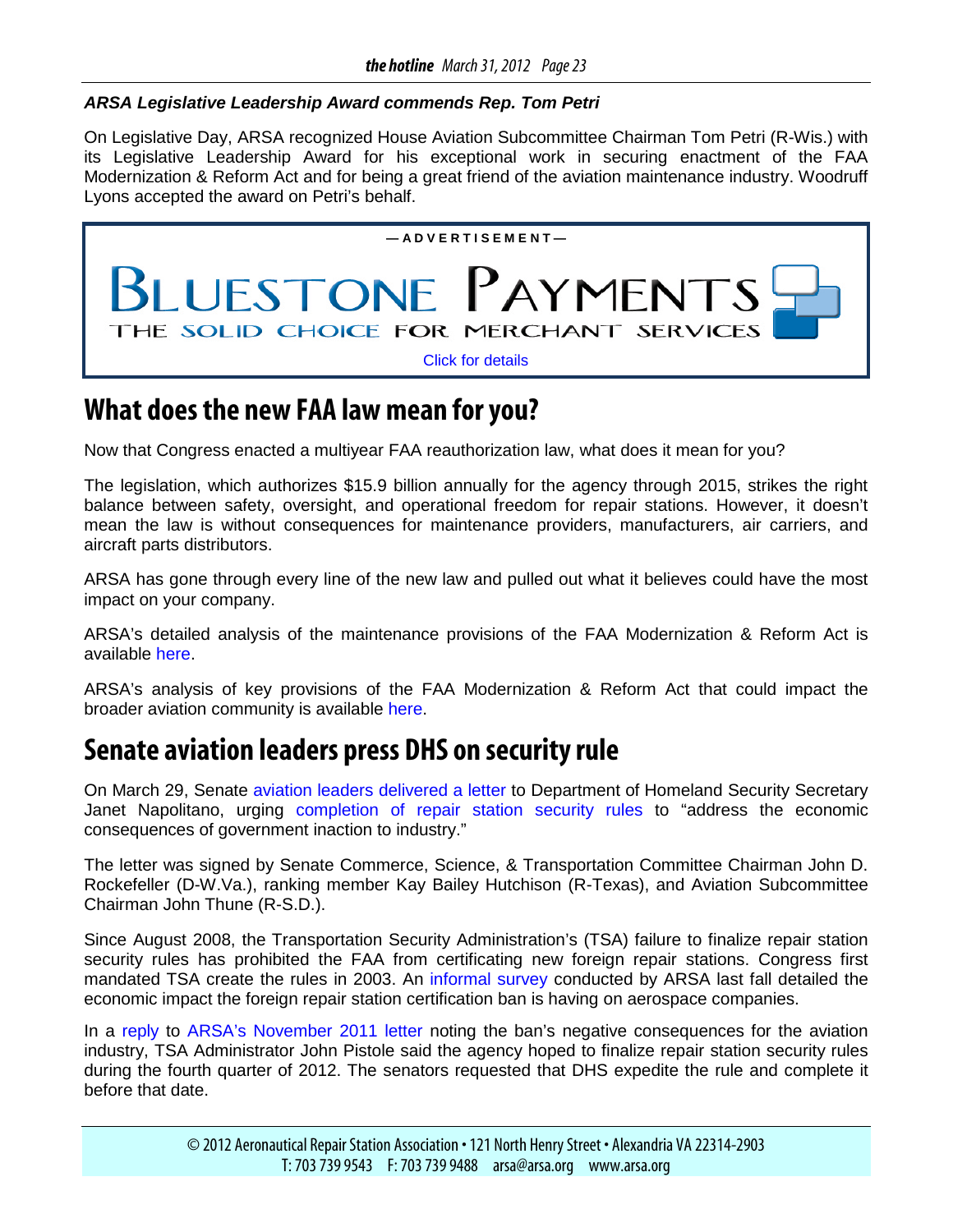<span id="page-23-0"></span>ARSA commends the senators for their leadership in urging TSA to finalize the repair station security rules. However, the Association believes industry has been waiting too long and that Congress should affirmatively "lift the ban" on foreign repair station certificates in light of TSA's inaction.

To learn more about ARSA's ["Lift the Ban"](http://www.arsa.org/node/794) campaign please contact ARSA's Vice President of Legislative Affairs [Daniel Fisher.](mailto:daniel.fisher@arsa.org?subject=Lift%20the%20Ban)

### **Bill to permanently repeal estate tax introduced in Senate**

Sen. John Thune (R-S.D.) recently introduced legislation [\(S. 2242\)](http://thomas.loc.gov/cgi-bin/bdquery/z?d112:s.2242:) to permanently repeal the federal estate tax. The Death Tax Repeal Permanency Act, which has 32 co-sponsors, mirrors bi-partisan House legislation [\(H.R. 1259\)](http://thomas.loc.gov/cgi-bin/bdquery/z?d112:h.r.1295:) that has more than 200 supporters.

In addition to scrapping the estate tax, provisions designed to promote small businesses in both the Senate and House bills include:

- Repealing the generation skipping transfer (GST) taxes;
- Permanently setting the gift tax exemption at \$5 million; and,
- Protecting families from high capital gains taxes on inherited estates.

In 2012, the tax is at a 35 percent rate with a \$5 million exemption. However, without action, the estate tax will jump to pre-2001 levels (55 percent rate and \$1 million exemption). Congress should resolve the uncertainty surrounding the estate tax (preferably through permanent repeal) so that family businesses do not continue to incur massive planning and insurance costs as the tax fluctuates from year to year.

ARSA supports efforts like Sen. Thune's legislation to bring long-term solutions to the estate tax and foster small business growth.

## **Aviation Groups Aim to Repeal Onerous Fuel Fraud Measure**

A coalition of aviation industry associations are seeking repeal of an unnecessary and onerous fuel fraud provision that places an unreasonable burden on business owners, deprives the Airport Airway Trust Fund of much needed revenues, and raises costs for noncommercial jet fuel users.

At issue is a measure included in the nation's last long-term surface transportation law that required taxes on noncommercial aviation jet fuel be collected at the highway diesel fuel rate (2.5 cents higher than the aviation jet fuel tax).

While the law permits noncommercial jet fuel suppliers to file claims with the IRS to reimburse the cost difference, due to the substantial administrative burdens this places on providers, many simply choose to forego the paperwork hassle and pass the cost to consumers.

The law not only raises consumer costs, it also permanently deprives the Airport & Airways Trust Fund of \$50 million annually, as the collected tax remains in the Highway Trust Fund and is only transferred to the aviation account if the fuel supplier submits a refund application.

The provision was implemented due to unfounded worries that highway users were using aviation jet fuel to avoid paying higher taxes; an illogical concern given that aviation fuel is more expensive than diesel and can cause substantial harm to diesel engines, providing no incentive to engage in such practices.

ARSA supports efforts to repeal this onerous tax and encourages its members to do the same. Please visit [www.ARSAaction.org](http://www.arsaaction.org/) to urge your lawmakers' support for this matter.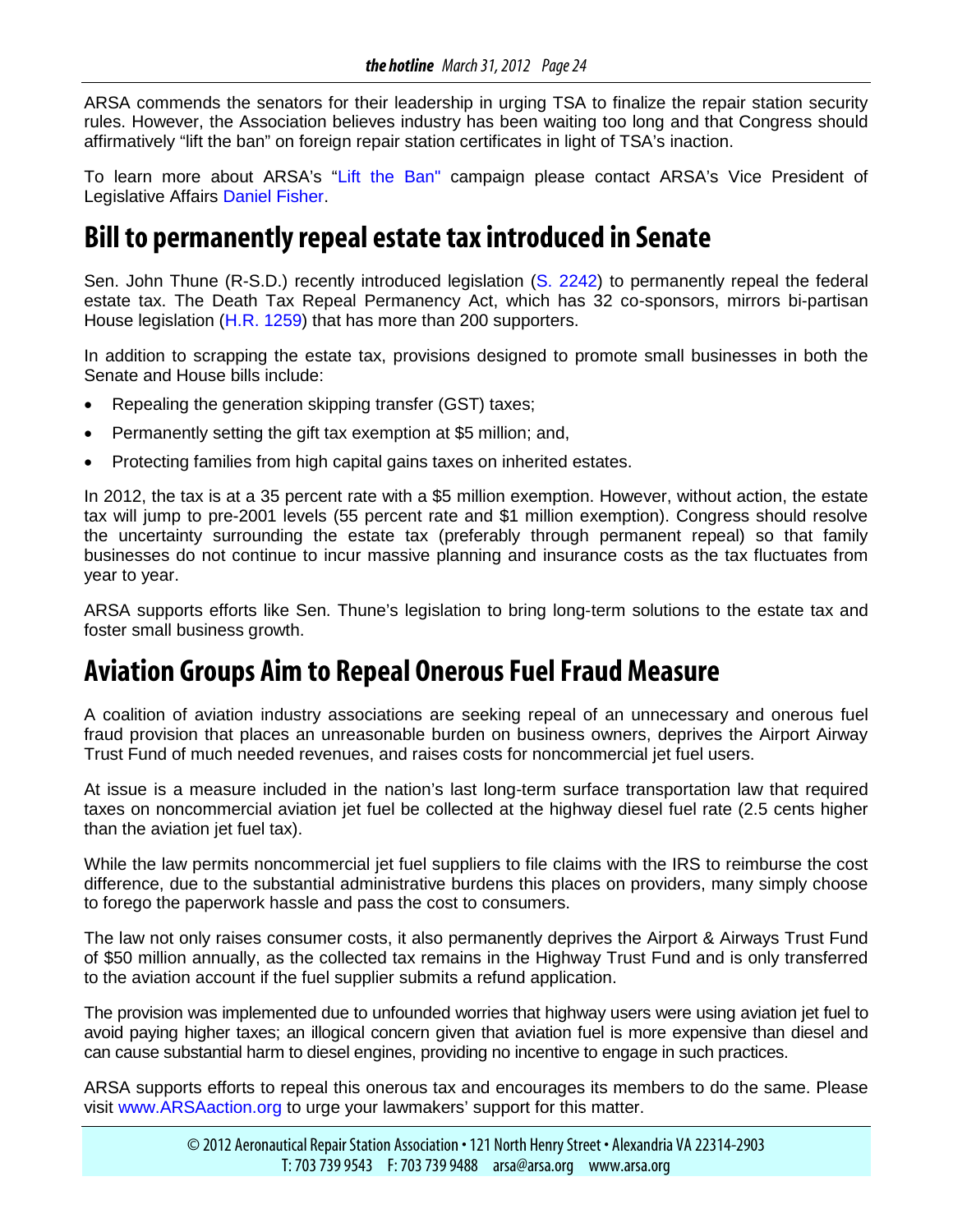## <span id="page-24-0"></span>**Depreciation bonus extensions introduced in House, Senate**

Rep. Patrick Tiberi (R-Ohio) and Sen. Debbie Stabenow (D-Mich.), along with a bipartisan group of lawmakers, have introduced legislation [\(H.R. 4196/](http://thomas.loc.gov/cgi-bin/bdquery/z?d112:h4196:)[S. 2240\)](http://thomas.loc.gov/cgi-bin/bdquery/z?d112:SN02240:) to extend 100 percent depreciation bonus through 2012.

The bills are similar to the depreciation bonus language passed by the House during the payroll tax cut extension debate at the end of 2011.

The legislation brings companies several benefits, including:

- Extending 100 percent depreciation bonus through 2012;
- Removing restrictions to allow more corporate Alternative Minimum Tax credits for capital reinvestment that would otherwise qualify for the depreciation bonus; and,
- Allowing companies that use the "percentage of completion" accounting method to take advantage of the depreciation bonus.

While there is a growing base of bipartisan support on Capitol Hill for extending the depreciation bonus, it is critical that you add your voice to those supporting this important investment incentive. Visit [ARSAaction.org](http://www.votervoice.net/Core/core.aspx?APP=GAC&AID=1027&SiteID=-1&IssueID=28149) to urge your lawmakers to co-sponsor this legislation.

## *Haveyou seen these candidates?*

Throughout the election season, *the hotline* will introduce readers to the candidates running in some of the most critical Senate campaigns; this month we focus on Virginia. While the state has not held its primary contest, it is widely expected that former Democratic Gov. Tim Kaine will face off against former Republican Sen. George Allen to succeed retiring Sen. Jim Webb.

### **Gov.Tim Kaine (D-Va.)**



Gov. Tim Kaine is a Democrat running for Senate in Virginia.

Kaine began his career as a practicing attorney in Richmond. In 1994, he was elected to the Richmond City Council, prior to being chosen as the city's mayor in 1998. In 2001, Kaine won election to be Virginia's lieutenant governor before being tapped by voters to serve as the commonwealth's governor. Following his term as Virginia's top elected official, Kaine was appointed by President Obama to serve as the chairman of the Democratic National Committee from 2009 to 2011.

Kaine is a graduate of the University of Missouri and Harvard Law School. Kaine lives with his wife, Anne, in Richmond. They have three children.

Tim Kaine's campaign headquarters:

Kaine for Virginia PO Box 12307 Richmond, VA 23241 804 359 7100 [http://www.kaineforva.com](http://www.kaineforva.com/)

### **Get the** *ARSA Dispatch* **for weekly news briefings[—Click here to subscribe!](http://www.arsa.org/node/555)**

© 2012 Aeronautical Repair Station Association • 121 North Henry Street • Alexandria VA 22314-2903 T: 703 739 9543 F: 703 739 9488 arsa@arsa.org www.arsa.org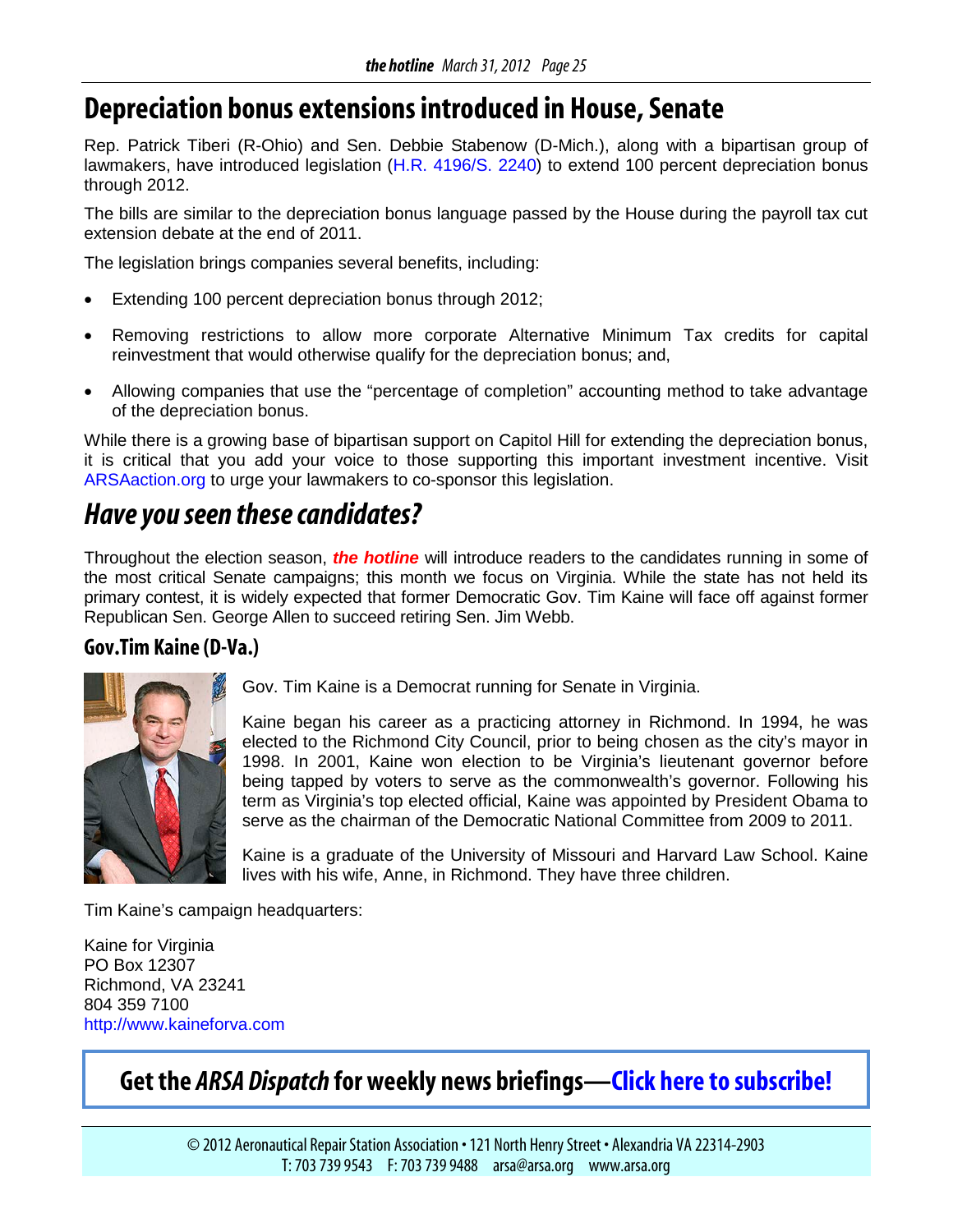#### <span id="page-25-0"></span>**Sen. George Allen (R-Va.)**



Sen. George Allen is a Republican running for Senate in Virginia.

Allen began his political career in the Virginia House of Delegates, where he served from 1982 until 1991, before he was chosen in a special election to represent Virginias' 7th Congressional District in the U.S. House. In 1994, Virginians elected Allen as the commonwealth's governor. In 2001, he won a seat in the U.S. Senate and served one term.

Allen is a graduate of the University of Virginia and the University of Virginia School of Law. Allen lives with his wife, Susan, in Mount Vernon. They have three children.

George Allen's campaign headquarters:

George Allen for U.S. Senate 2819 North Parham Road, Suite 210 Henrico, VA 23294 804 726 2012 [http://www.georgeallen.com](http://www.georgeallen.com/)

For more information about these and other candidates, visit [www.ARSAAction.org.](http://www.arsaaction.org/)

### *International News*

### **Ethiopia signs bilateral agreements to expand aviation services**

The Ethiopian Civil Aviation Authority (ECAA) recently signed bilateral air transport agreements with several nations including Cyprus, Sweden, Denmark, Norway, Switzerland, and the Czech Republic.

In addition to the new bilateral agreements, the ECAA also announced modifications to its existing agreements with Malawi and Israel. According to EECA Head of Promotions and Public Relations Ahmend Hassen, agreements are also in the works with Solvenia, Jamaica, India, Cameroon, Poland, and Iceland.

In other news, the Ethiopian Aviation Academy in Addis Ababa, run by Ethiopia Airlines, announced that it recently graduated a class of 67 aviation maintenance technicians. As the African aviation market is expected to expand over the next several years, the country hopes to position itself as a gateway to African markets and is growing its workforce to meet expected demand.

#### **International Roundup**

*Editor's Note: In order to provide more international coverage, the ARSA presents a monthly roundup of world events pertaining to the industry.*

[Asian Business Aviation Association is making progress fixing the region's problems](http://www.ainonline.com/aviation-news/abace-convention-news/2012-03-27/asian-business-aviation-association-making-progress-fixing-regions-problems) *(AIN Online)*

[European aviation industry warns EU ETS situation is 'intolerable'](http://atwonline.com/zh-hans/eco-aviation/article/european-aviation-industry-warns-eu-ets-situation-intolerable-0312) *(Air Transport World)*

[Dallas Airmotive Singapore Regional Turbine Center receives CAAS certification](http://www.blueskyexecutiveaviation.co.uk/issue_169/DallasAirmotive_Singapore_Regional_Turbine_Center_receives_CAAS_certification.htm) *(BlueSky)*

[Nexus extends flight support network into India](http://www.ainonline.com/aviation-news/abace-convention-news/2012-03-28/nexus-extends-flight-support-network-india) *(AIN Online)*

[Ethiopia: Nation graduates aviation maintenance technicians, marketing, cabin crew](http://allafrica.com/stories/201203230794.html) *(allAfrica.com)*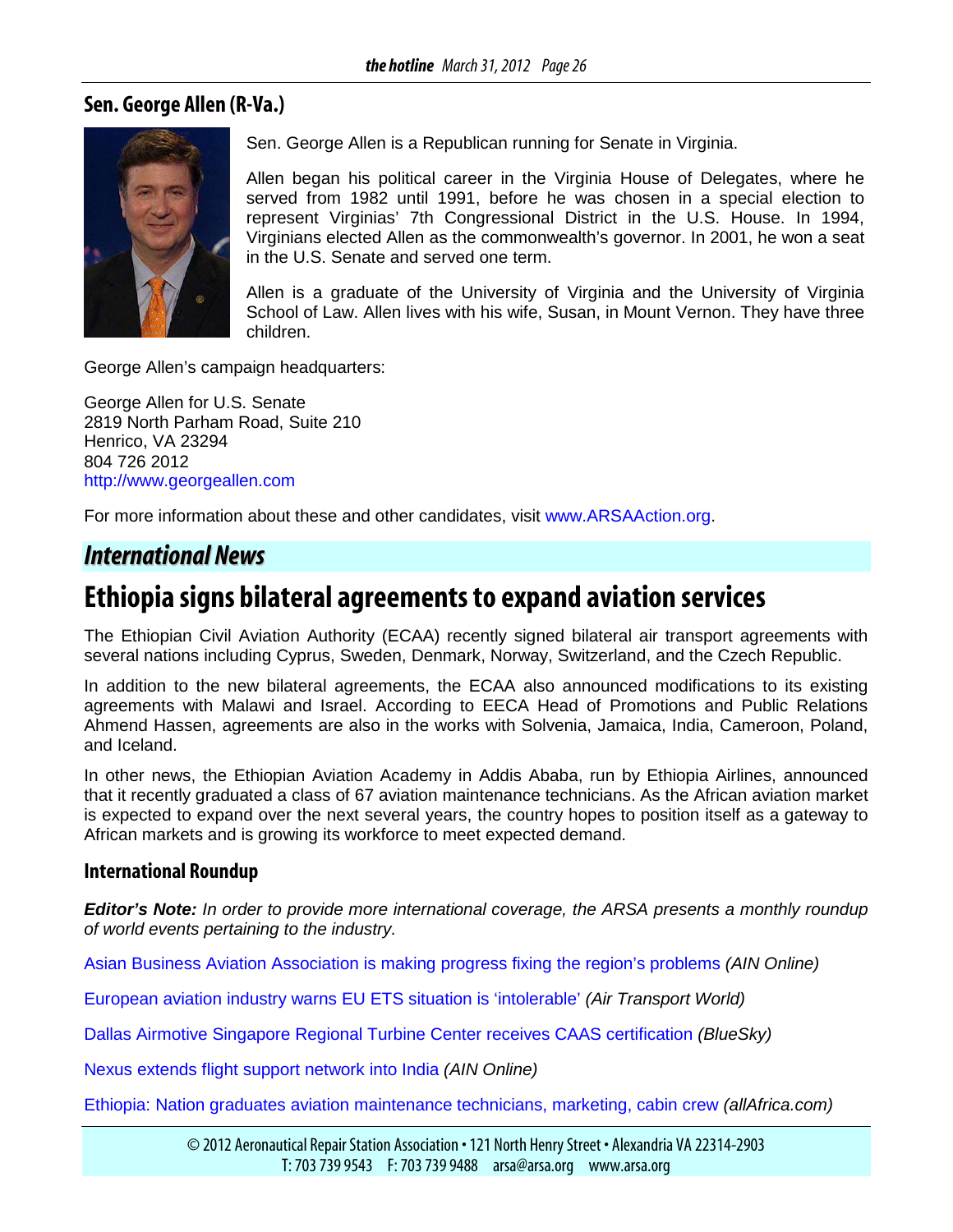<span id="page-26-0"></span>[Qantas says maintenance will stay in Australia](http://www.aviationpros.com/news/10658796/qantas-says-maintenance-will-stay-in-australia) *(AviationPros.com)*

[ATR opens training center in Africa](http://atwonline.com/operations-maintenance/news/atr-opens-training-center-africa-0319) *(Air Transport World)*

[Eurocopter predicts growth in Chinese helicopter market](http://www.ainonline.com/aviation-news/abace-convention-news/2012-03-26/eurocopter-predicts-growth-chinese-helicopter-market) *(AIN Online)*

[Budget to boost aviation, MRO sector, says expert](http://ibnlive.in.com/generalnewsfeed/news/budget-to-boost-aviation-mro-sector-say-experts/976527.html) *(IBN Live)*

[Turkish Technic Eyes Global MRO Joint Ventures](http://atwonline.com/operations-maintenance/news/turkish-technic-eyes-global-mro-joint-ventures-0301) *(Air Transport World)*

### *MemberSpotlight*

## **Able Engineering & Component Services, Phoenix, AZ**

When Able Engineering opened shop in 1982, its business centered on piece processing of turbine engine components for original equipment manufacturers. Since then, the company learned to use core processes to repair worn and damaged components and grew its repair base to over 4,000 proprietary FAA-approved repairs applicable to over 800 individual components. Today, the company hand picks it customers and provides component overhaul service to many of the world's largest and most successful operators.

Able Engineering's mission is to "reduce aircraft operating costs by providing resourceful component repair, overhaul, and approved replacement parts solutions." Keeping with the mission, and providing alternative maintenance solutions and great service to its customers, has solidified the company's reputation as one of the unique problem solvers in the industry.

For more information on visit http://www.ableengineering.com/.

*Are you an ARSA member who would like to be in the "Member Spotlight?" If so, please contact Keith Mendenhall [<Keith.Mendenhall@arsa.org>](mailto:Keith.Mendenhall@arsa.org).*

### *Welcome New Members*

[Aeroframe Airepairs,](http://airepairs.com/) Memphis, TN

[American Turbo Systems,](http://www.atstucson.com/) Tucson, AZ

Carolina Aviation Technical Services (CAT), Statesville, NC

[Carpe Diem Aviation Services of Missouri, Inc.,](http://www.cdaviationservices.com/) Joplin, MO

[Georgetown Instrument Services,](http://www.georgetowninstruments.com/) Taylor, TX

[Keystone Aerospace, Inc.,](http://keystoneaerospace.com/default.aspx) Hot Springs, AR

[Magellan Aerospace Turbine Services, LLC,](http://www.magellan.aero/) Glendale, AZ

[Southwest Airmotive Corp.,](http://www.southwest-airmotive.com/) Eloy, AZ

[The Zee Company, Inc.,](http://www.zeeco-zeesys.com/zee%20company.htm) San Antonio, TX

#### **Aeronautical Repair Station Association**



**Annual Repair Symposium** 

#### **One more time, thanks to our sponsors!**

[A.O.G. Reaction, Inc.](http://www.aogreaction.com/) • [Aero-Mach Labs, Inc.](http://www.aeromach.com/) • [Aircraft Electric](http://www.airelec.com/)  [Motors, Inc.](http://www.airelec.com/) • Aviation Repair Resources, Inc. • [BBA Aviation](http://www.bbaaviation.com/) • [Boeing](http://www.boeing.com/) • [Component Control](http://www.componentcontrol.com/) • [Fortner Engineering & Manufacturing, Inc.](http://www.arsa.org/node/www.fortnereng.com) • [GE Aviation](http://www.geae.com/) • Jordan Propeller Service, Inc. • [LJ Walch Co., Inc.](http://www.ljwalch.com/) • [Segers Aero Corporation](http://www.segers.aero/) • [Sonico, Inc.](http://www.sonicoinc.com/) • [Spirit AeroSystems](http://www.spiritaero.com/) • [TIMCO](http://www.timco.aero/)  [Aviation Services](http://www.timco.aero/) • [Turbine Controls, Inc.](http://www.tcimro.com/index.html)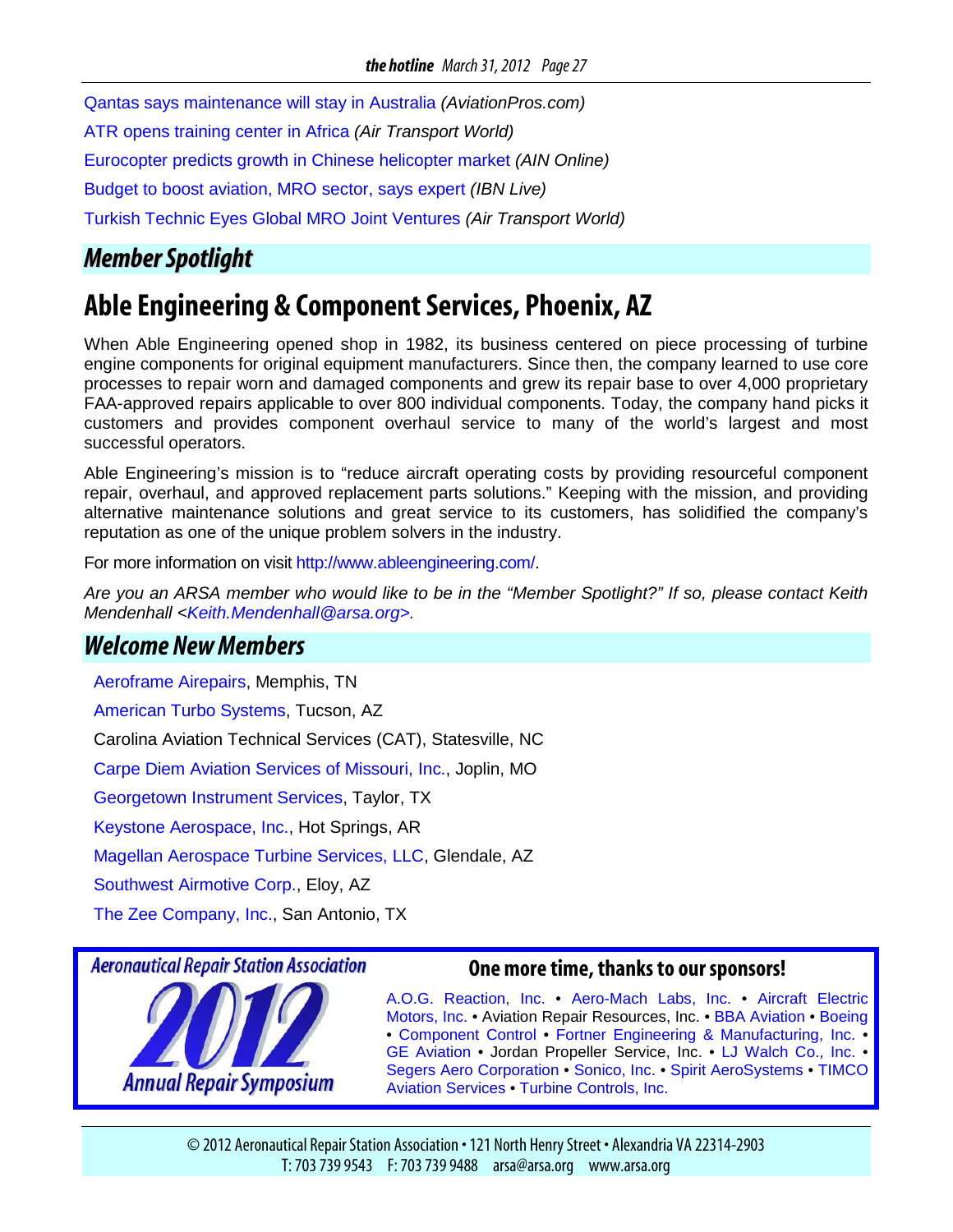## <span id="page-27-0"></span>**ARSA Regulatory Compliance Training—Questions**

*Editor's Note:* Questions 1 and 2 in the regulatory compliance training questions for the [February 29, 2012](http://www.arsa.org/files2/hlFeb12-RegCompliance-65-81.pdf) issue of *the hotline* should have stated that work performed at an earlier date must have been "satisfactorily performed." ARSA apologizes for the omission.

| <b>Part 1: General Comprehension</b> | Level 1: For anyone working in aviation |
|--------------------------------------|-----------------------------------------|

#### **§ 65.83 Recent experience requirements.**

A certificated mechanic may not exercise the privileges of his certificate and rating unless, within the preceding 24 months—

- (a) The Administrator has found that he is able to do that work; or
- (b) He has, for at least 6 months—
- (1) Served as a mechanic under his certificate and rating;
- (2) Technically supervised other mechanics;
- (3) Supervised, in an executive capacity, the maintenance or alteration of aircraft; or
- (4) Been engaged in any combination of paragraph (b) (1), (2), or (3) of this section.

| <b>Question 1:</b> A certificated mechanic can exercise<br>the privileges of his certificate and rating if he<br>worked as a manager supervising the maintenance<br>and alteration of aircraft for 6 months during the<br>last 2 years. | <b>Question 2:</b> A certificated mechanic can exercise the<br>privileges of his certificate and rating if he worked as a<br>manager supervising the maintenance and alteration of<br>aircraft for the past 2 months after leaving the industry to<br>work as a mechanic for an amusement park for the past 5<br>years. |
|-----------------------------------------------------------------------------------------------------------------------------------------------------------------------------------------------------------------------------------------|-------------------------------------------------------------------------------------------------------------------------------------------------------------------------------------------------------------------------------------------------------------------------------------------------------------------------|
| $A - True$ .                                                                                                                                                                                                                            | A-True.                                                                                                                                                                                                                                                                                                                 |
| B-False.                                                                                                                                                                                                                                | B-False.                                                                                                                                                                                                                                                                                                                |
|                                                                                                                                                                                                                                         |                                                                                                                                                                                                                                                                                                                         |
| <b>Question 3:</b> A certificated mechanic can exercise                                                                                                                                                                                 | <b>Question 4:</b> A certificated mechanic can exercise the                                                                                                                                                                                                                                                             |
| the privileges of his certificate and rating if, within                                                                                                                                                                                 | privileges of his certificate and rating if he worked as an                                                                                                                                                                                                                                                             |
| the last 2 vears he technically supervised other                                                                                                                                                                                        | auto toobnician at a car doalership for the past 2 vegre                                                                                                                                                                                                                                                                |

| mechanics for 3 months, and served as a<br>mechanic under his certificate and rating for an<br>additional 3 months. | the last 2 years, he technically supervised other   auto technician at a car dealership for the past 2 years. |
|---------------------------------------------------------------------------------------------------------------------|---------------------------------------------------------------------------------------------------------------|
| A—True.                                                                                                             | A—True.                                                                                                       |
| B-False.                                                                                                            | B-False.                                                                                                      |

| Name        |                                                            | Date         |                         |
|-------------|------------------------------------------------------------|--------------|-------------------------|
|             | Clearly Print the Name of the Person Taking the Test       |              | Date Test was Completed |
| Score       |                                                            | <b>Hours</b> |                         |
|             | Enter as $x$ (number correct) of $y$ (number of questions) |              | Time Credited for Test  |
| Approved by |                                                            |              |                         |
|             | Signature of Supervisor or Person Administering Test       |              |                         |

© 2012 Aeronautical Repair Station Association • 121 North Henry Street • Alexandria VA 22314-2903 T: 703 739 9543 F: 703 739 9488 arsa@arsa.org www.arsa.org